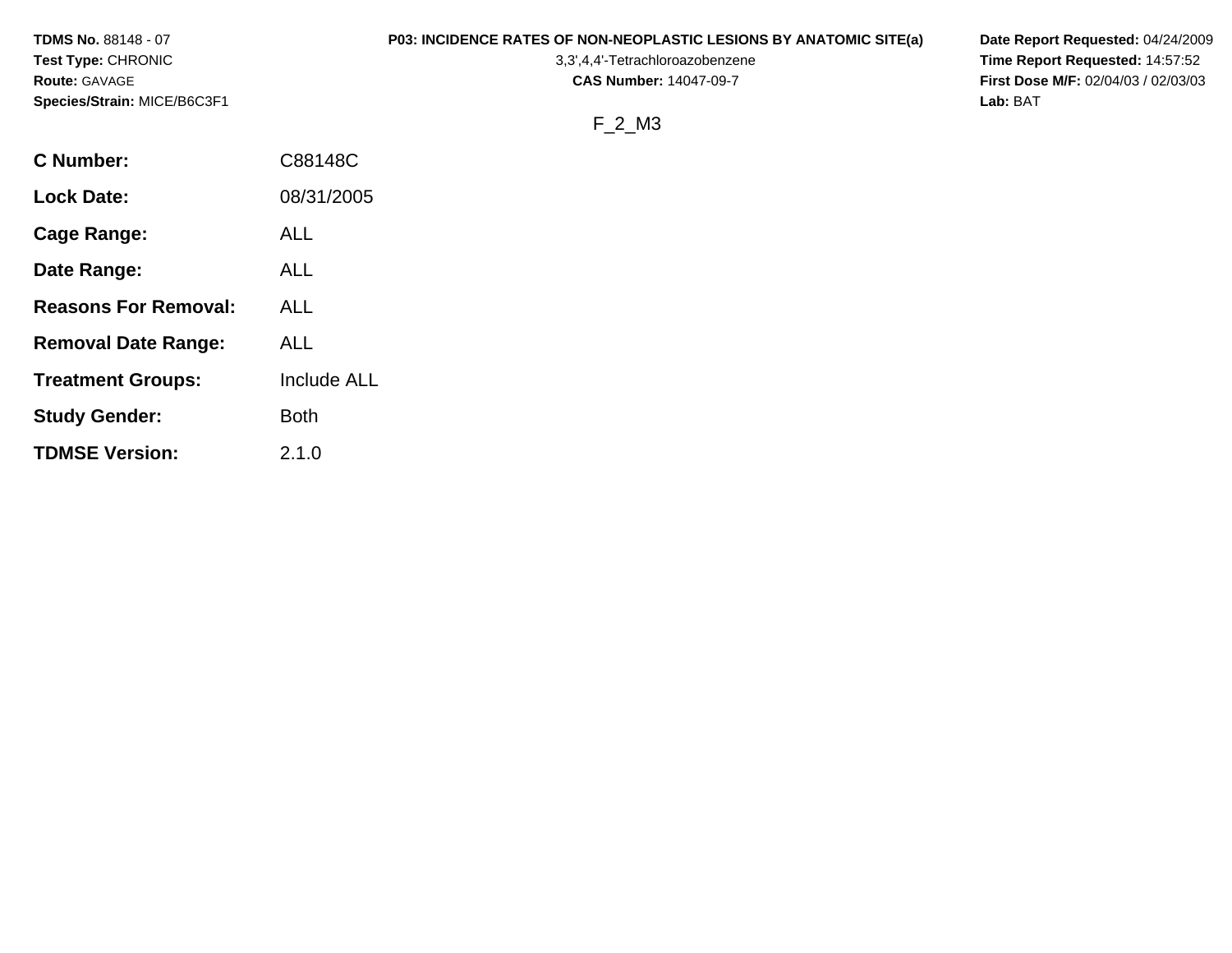# **TDMS No.** 88148 - 07 **P03: INCIDENCE RATES OF NON-NEOPLASTIC LESIONS BY ANATOMIC SITE(a) Date Report Requested:** 04/24/2009

**Test Type:** CHRONIC 3,3',4,4'-Tetrachloroazobenzene **Time Report Requested:** 14:57:52 **Route:** GAVAGE **CAS Number:** 14047-09-7 **First Dose M/F:** 02/04/03 / 02/03/03

| <b>B6C3F1 MICE MALE</b>                                              | 0 MG/KG              | 3 MG/KG       | <b>10 MG/KG</b>    | 30 MG/KG |  |
|----------------------------------------------------------------------|----------------------|---------------|--------------------|----------|--|
|                                                                      |                      |               |                    |          |  |
| <b>Disposition Summary</b>                                           |                      |               |                    |          |  |
| <b>Animals Initially in Study</b><br><b>Early Deaths</b>             | 50                   | 50            | 50                 | 50       |  |
| <b>Accidently Killed</b>                                             |                      |               | -1                 |          |  |
| <b>Dosing Accident</b><br><b>Moribund Sacrifice</b>                  | $\mathbf{1}$<br>$10$ | 11            | $\mathbf{1}$<br>16 | 19       |  |
| <b>Natural Death</b>                                                 | 4                    | 8             | 26                 | 31       |  |
| <b>Survivors</b>                                                     |                      |               |                    |          |  |
| <b>Terminal Sacrifice</b><br><b>Missing</b>                          | 35                   | 31            | 5<br>-1            |          |  |
| <b>Animals Examined Microscopically</b>                              | 50                   | 50            | 49                 | 50       |  |
|                                                                      |                      |               |                    |          |  |
| <b>ALIMENTARY SYSTEM</b>                                             |                      |               |                    |          |  |
| Esophagus                                                            | (50)                 | (50)          | (49)               | (50)     |  |
| Perforation                                                          | 1(2%)                |               |                    |          |  |
| Epithelium, Necrosis<br>Periesophageal Tissue, Inflammation, Chronic | 1(2%)<br>1(2%)       |               |                    |          |  |
| Active                                                               |                      |               |                    |          |  |
| Gallbladder                                                          | (49)                 | (50)          | (49)               | (50)     |  |
| Infiltration Cellular, Lymphoid                                      | 2(4%)                |               |                    |          |  |
| Inflammation, Chronic Active                                         | 1(2%)                | (50)          |                    |          |  |
| Intestine Large, Cecum<br>Cyst                                       | (50)                 |               | (49)<br>1(2%)      | (50)     |  |
| Intestine Large, Rectum                                              | (50)                 | (50)          | (49)               | (50)     |  |
| Intestine Small, Duodenum                                            | (50)                 | (50)          | (49)               | (50)     |  |
| Intussusception                                                      |                      | $1(2\%)$      |                    |          |  |
| Intestine Small, Ileum                                               | (50)                 | (50)          | (49)               | (50)     |  |
| Intestine Small, Jejunum                                             | (50)                 | (50)          | (49)               | (50)     |  |
| Liver<br><b>Amyloid Deposition</b>                                   | (50)                 | (50)<br>3(6%) | (49)               | (50)     |  |
| Atypia Cellular                                                      |                      | $1(2\%)$      | 2(4%)              |          |  |
| <b>Basophilic Focus</b>                                              |                      | 4(8%)         | 2(4%)              | 2(4%)    |  |
| Clear Cell Focus                                                     | 12 (24%)             | 6(12%)        | $1(2\%)$           |          |  |
| Congestion                                                           |                      |               | $1(2\%)$           | 1(2%)    |  |
| <b>Eosinophilic Focus</b>                                            | 5(10%)               | 1(2%)         | 3(6%)              |          |  |
| Hematopoietic Cell Proliferation                                     | 2(4%)                | 9(18%)        | 9(18%)             | 3(6%)    |  |
| Hemorrhage                                                           | 1(2%)                |               | 1(2%)              |          |  |
| Infarct                                                              | $1(2\%)$             | 1(2%)         |                    |          |  |
| Infiltration Cellular, Lymphoid                                      | 7(14%)               | 16(32%)       | 11 (22%)           | 2(4%)    |  |
| Inflammation, Chronic Active                                         | 35 (70%)             | 32 (64%)      | 17(35%)            | 14 (28%) |  |
| Mineralization                                                       | $1(2\%)$             | $1(2\%)$      |                    |          |  |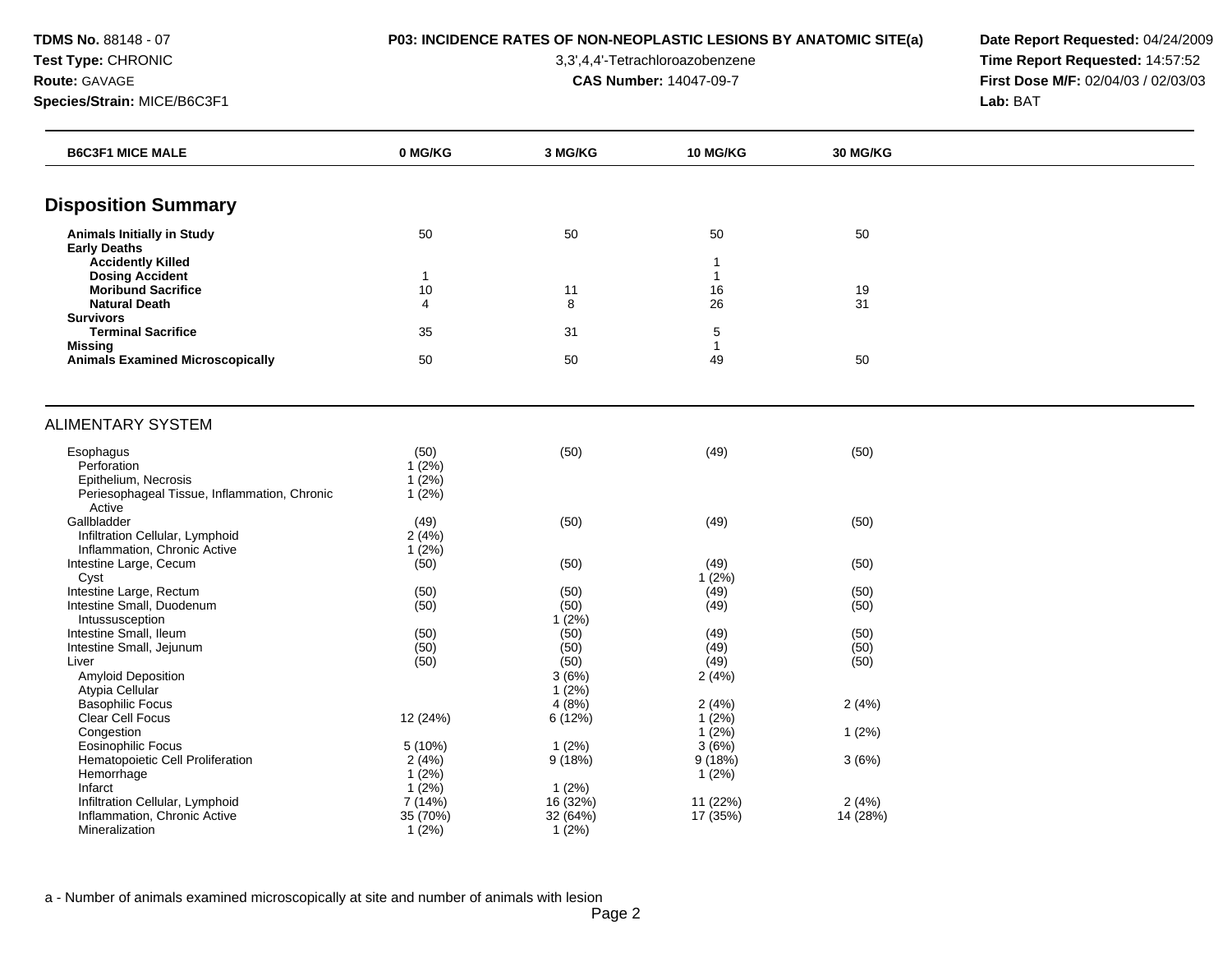# **TDMS No.** 88148 - 07 **P03: INCIDENCE RATES OF NON-NEOPLASTIC LESIONS BY ANATOMIC SITE(a) Date Report Requested:** 04/24/2009

**Test Type:** CHRONIC 3,3',4,4'-Tetrachloroazobenzene **Time Report Requested:** 14:57:52 **Route:** GAVAGE **CAS Number:** 14047-09-7 **First Dose M/F:** 02/04/03 / 02/03/03

| <b>B6C3F1 MICE MALE</b>                | 0 MG/KG  | 3 MG/KG    | 10 MG/KG | 30 MG/KG |  |
|----------------------------------------|----------|------------|----------|----------|--|
|                                        |          |            |          |          |  |
| <b>Mixed Cell Focus</b>                | 4(8%)    | 6(12%)     |          | 2(4%)    |  |
| Pigmentation                           | 2(4%)    | $1(2\%)$   |          |          |  |
| <b>Tension Lipidosis</b>               | 2(4%)    | 5 (10%)    | 12 (24%) | 15 (30%) |  |
| <b>Thrombosis</b>                      | 1(2%)    |            |          |          |  |
| Bile Duct, Hyperplasia                 | 1(2%)    |            |          |          |  |
| Hepatocyte, Necrosis                   | 5(10%)   | 4(8%)      | 2(4%)    |          |  |
| Hepatocyte, Vacuolization Cytoplasmic  | 31(62%)  | 31 (62%)   | 23 (47%) | 11 (22%) |  |
| Mesentery                              | (5)      | (5)        | (4)      | (2)      |  |
| Fat, Fibrosis                          | 4 (80%)  | 2(40%)     |          |          |  |
| Fat, Inflammation, Chronic Active      | 3(60%)   | 5 (100%)   | 3(75%)   | 1 (50%)  |  |
| Fat, Mineralization                    | 1(20%)   | 2(40%)     |          |          |  |
| Fat, Necrosis                          | 4(80%)   | 3(60%)     | 1(25%)   |          |  |
| Oral Mucosa                            | (0)      | (1)        | (0)      | (0)      |  |
| Gingival, Inflammation, Chronic Active |          | 1 (100%)   |          |          |  |
| Pancreas                               | (50)     | (50)       | (49)     | (50)     |  |
| Infiltration Cellular, Lymphoid        | 6(12%)   | 5(10%)     | 1(2%)    |          |  |
| Inflammation, Chronic Active           |          | 2(4%)      | 1(2%)    | 1(2%)    |  |
| Duct, Cyst                             | 1(2%)    |            |          |          |  |
| Salivary Glands                        | (50)     | (50)       | (49)     | (50)     |  |
| Degeneration                           | $1(2\%)$ |            |          |          |  |
| Infiltration Cellular, Lymphoid        | 43 (86%) | 34 (68%)   | 22 (45%) | 4(8%)    |  |
| Mineralization                         |          |            | 1(2%)    |          |  |
| Stomach, Forestomach                   | (50)     | (50)       | (49)     | (50)     |  |
| Infiltration Cellular, Lymphoid        |          |            | 1(2%)    |          |  |
| Inflammation, Chronic Active           | 6(12%)   | 7 (14%)    | 6(12%)   | 3(6%)    |  |
| Epithelium, Cyst                       | $1(2\%)$ |            |          |          |  |
| Epithelium, Hyperplasia                | 8 (16%)  | 21 (42%)   | 33 (67%) | 44 (88%) |  |
| Epithelium, Ulcer                      | 5(10%)   | 3(6%)      | 3(6%)    | 2(4%)    |  |
| Stomach, Glandular                     | (50)     | (50)       | (49)     | (50)     |  |
| Infiltration Cellular, Lymphoid        | 3(6%)    | 20 (40%)   | 19 (39%) | 15 (30%) |  |
| Infiltration Cellular, Mast Cell       |          | $1(2\%)$   |          |          |  |
| Inflammation, Chronic Active           |          | $1(2\%)$   | 1(2%)    | $1(2\%)$ |  |
| Mineralization                         |          | 4(8%)      | 6(12%)   | 13 (26%) |  |
| Epithelium, Hyperplasia                | 1(2%)    |            |          |          |  |
| Epithelium, Hyperplasia, Focal         |          | 10 (20%)   | 20 (41%) | 34 (68%) |  |
| Epithelium, Ulcer                      |          |            | 1(2%)    |          |  |
| Epithelium, Glands, Cyst               | 5(10%)   | 18 (36%)   | 21 (43%) | 26 (52%) |  |
| Glands, Cyst                           |          |            | $1(2\%)$ | 1(2%)    |  |
| Tongue                                 | (0)      | (1)        | (0)      | (0)      |  |
| Cyst, Multiple                         |          | 1 (100%)   |          |          |  |
| Artery, Inflammation, Chronic Active   |          | 1 (100%)   |          |          |  |
| Tooth                                  | (8)      | (3)        | (0)      | (0)      |  |
| Dysplasia                              | 3(38%)   |            |          |          |  |
| Malformation                           | 4 (50%)  | $3(100\%)$ |          |          |  |
|                                        |          |            |          |          |  |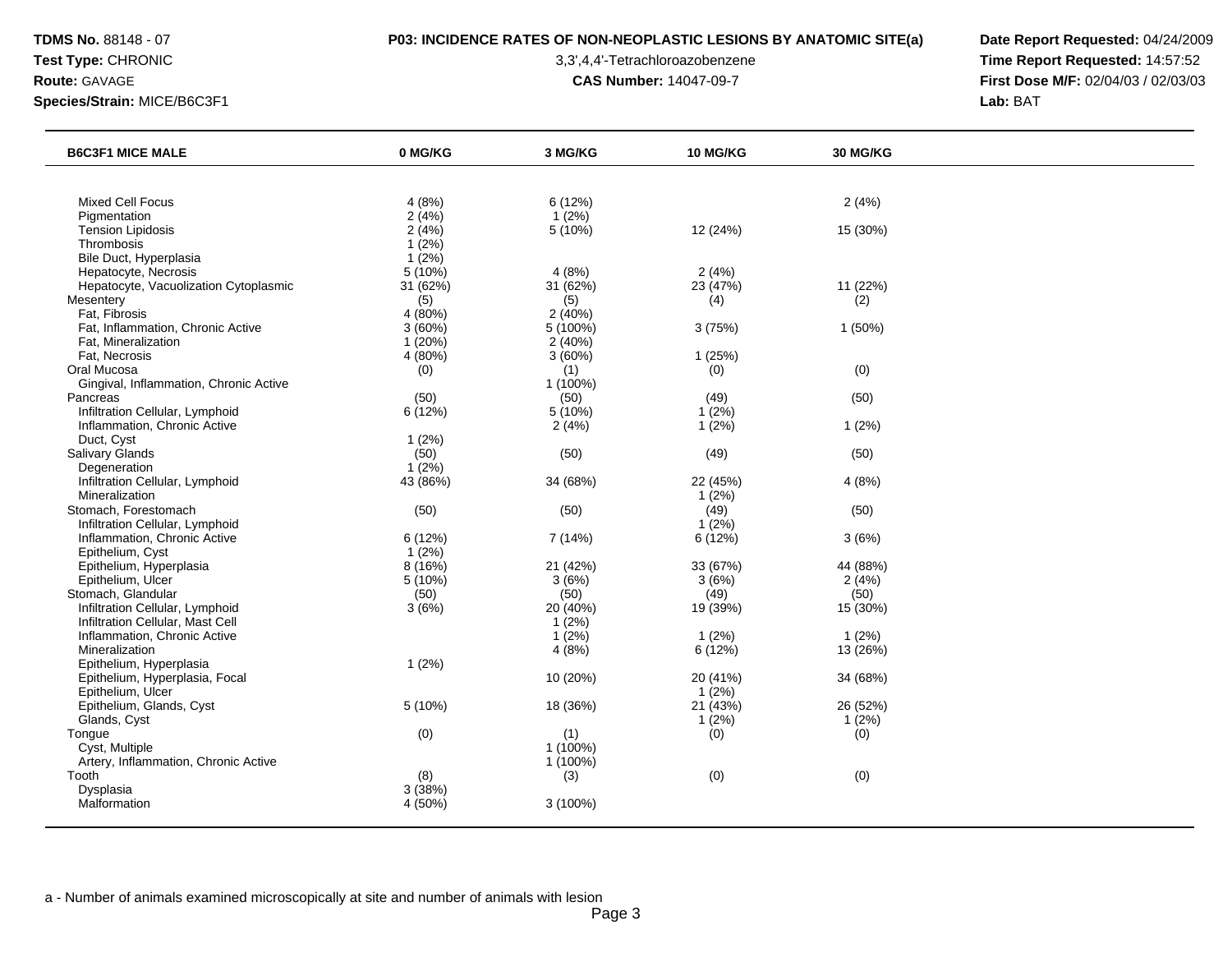# **TDMS No.** 88148 - 07 **P03: INCIDENCE RATES OF NON-NEOPLASTIC LESIONS BY ANATOMIC SITE(a) Date Report Requested:** 04/24/2009

**Test Type:** CHRONIC 3,3',4,4'-Tetrachloroazobenzene **Time Report Requested:** 14:57:52 **Route:** GAVAGE **CAS Number:** 14047-09-7 **First Dose M/F:** 02/04/03 / 02/03/03 **Species/Strain:** MICE/B6C3F1 **Lab:** BAT

|                                                              | 0 MG/KG        | 3 MG/KG        | 10 MG/KG | 30 MG/KG      |  |
|--------------------------------------------------------------|----------------|----------------|----------|---------------|--|
| <b>CARDIOVASCULAR SYSTEM</b>                                 |                |                |          |               |  |
| <b>Blood Vessel</b>                                          |                |                |          |               |  |
| Hyperplasia                                                  | (50)<br>1(2%)  | (50)           | (49)     | (50)          |  |
| Aorta, Inflammation, Chronic Active                          |                | 2(4%)          |          |               |  |
| Aorta, Mineralization                                        |                |                | 6(12%)   | 8(16%)        |  |
| Heart                                                        | (50)           | (50)           | (49)     | (50)          |  |
| Cardiomyopathy                                               | 5(10%)         | 5(10%)         | 17 (35%) | 9(18%)        |  |
| Hyperplasia, Atypical<br>Infiltration Cellular, Lymphoid     | 1(2%)          | 2(4%)          |          |               |  |
| Inflammation, Chronic Active                                 | 1(2%)          | 1(2%)          | 2(4%)    | 1(2%)         |  |
| Mineralization                                               |                | 2(4%)          |          | $1(2\%)$      |  |
| <b>Necrosis</b>                                              |                |                |          | 3(6%)         |  |
| Artery, Hyperplasia                                          | 1(2%)          |                |          |               |  |
| Artery, Inflammation, Chronic Active<br>Myocardium, Necrosis | 2(4%)          | 2(4%)<br>1(2%) |          |               |  |
|                                                              |                |                |          |               |  |
| <b>ENDOCRINE SYSTEM</b>                                      |                |                |          |               |  |
| <b>Adrenal Cortex</b>                                        | (50)           | (50)           | (49)     | (50)          |  |
| <b>Accessory Adrenal Cortical Nodule</b>                     |                | 2(4%)          | 4(8%)    |               |  |
| <b>Amyloid Deposition</b>                                    |                |                | 1(2%)    |               |  |
| Hematopoietic Cell Proliferation<br>Hyperplasia              | 1(2%)          |                | $1(2\%)$ |               |  |
| Hypertrophy                                                  | 9(18%)         | 5(10%)         | 1(2%)    |               |  |
| Bilateral, Accessory Adrenal Cortical Nodule                 |                |                |          | $1(2\%)$      |  |
| Subcapsular, Hyperplasia                                     | 45 (90%)       | 38 (76%)       | 37 (76%) | 27 (54%)      |  |
| Islets, Pancreatic                                           | (50)           | (50)           | (49)     | (50)          |  |
| Hyperplasia<br>Parathyroid Gland                             | 5(10%)<br>(45) | 3(6%)<br>(47)  | (46)     | (44)          |  |
| Cyst                                                         | 1(2%)          |                |          |               |  |
| Cyst, Multiple                                               |                | 1(2%)          |          |               |  |
| <b>Pituitary Gland</b>                                       | (49)           | (50)           | (48)     | (50)          |  |
| Pars Distalis, Cyst                                          | 2(4%)          | 4(8%)          | $1(2\%)$ | 3(6%)         |  |
| Pars Distalis, Cyst, Multiple<br><b>Thyroid Gland</b>        | 1(2%)<br>(50)  | (50)           | (49)     | 1(2%)<br>(50) |  |
| Inflammation, Chronic Active                                 | 2(4%)          |                |          |               |  |
| Follicle, Cyst                                               |                | 1(2%)          |          |               |  |
| Follicle, Degeneration                                       | 1(2%)          |                |          |               |  |

# GENERAL BODY SYSTEM

None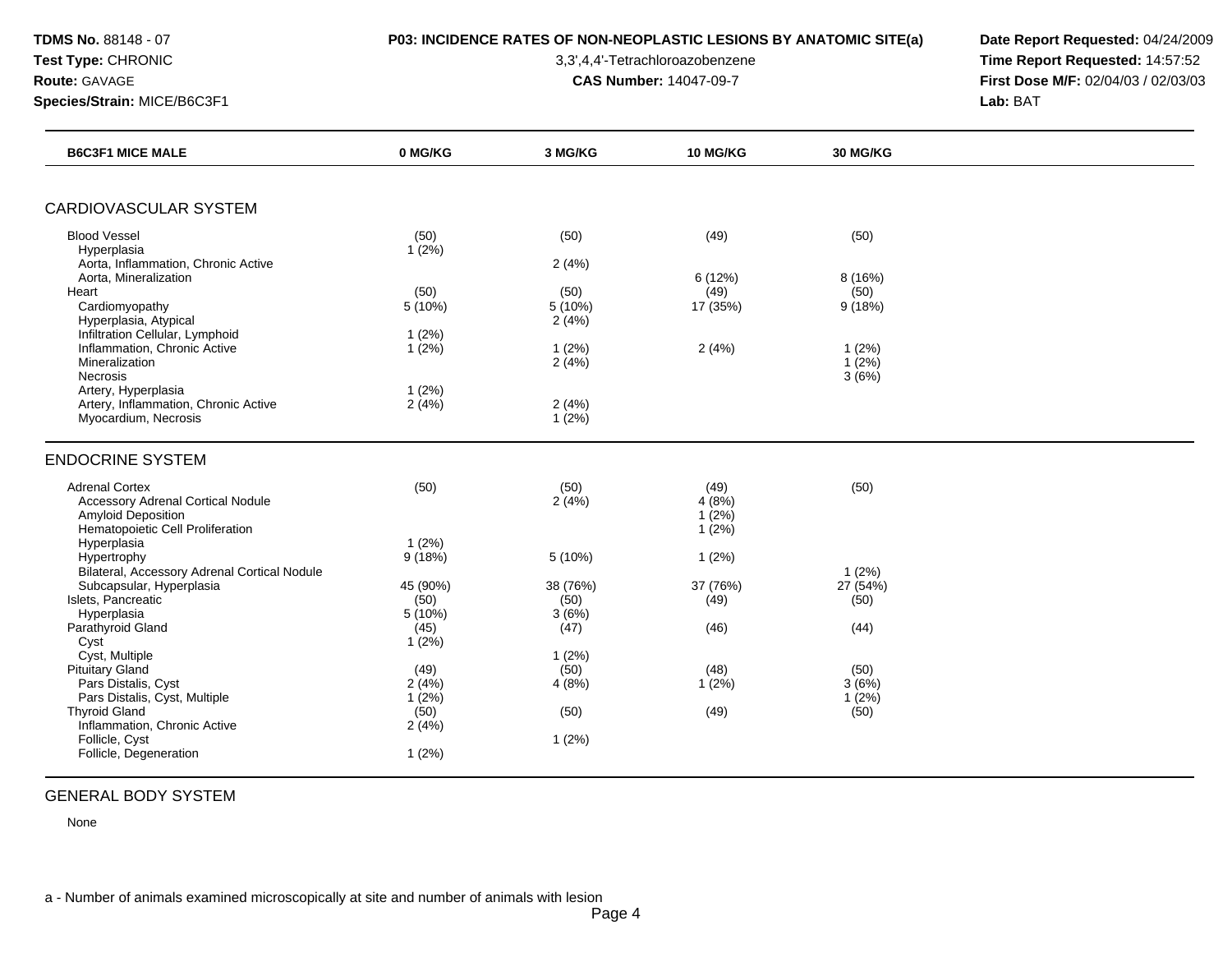# **TDMS No.** 88148 - 07 **P03: INCIDENCE RATES OF NON-NEOPLASTIC LESIONS BY ANATOMIC SITE(a) Date Report Requested:** 04/24/2009

**Test Type:** CHRONIC 3,3',4,4'-Tetrachloroazobenzene **Time Report Requested:** 14:57:52 **Route:** GAVAGE **CAS Number:** 14047-09-7 **First Dose M/F:** 02/04/03 / 02/03/03 **Species/Strain:** MICE/B6C3F1 **Lab:** BAT

| <b>B6C3F1 MICE MALE</b>              | 0 MG/KG  | 3 MG/KG  | 10 MG/KG | <b>30 MG/KG</b> |  |
|--------------------------------------|----------|----------|----------|-----------------|--|
|                                      |          |          |          |                 |  |
| <b>GENITAL SYSTEM</b>                |          |          |          |                 |  |
| <b>Coagulating Gland</b>             | (50)     | (50)     | (49)     | (50)            |  |
| Atrophy                              | $1(2\%)$ |          |          |                 |  |
| Dilatation                           | 9(18%)   | 16 (32%) | 36 (73%) | 47 (94%)        |  |
| Fibrosis                             |          | 6 (12%)  | 23 (47%) | 30 (60%)        |  |
| Infiltration Cellular, Lymphoid      | 3(6%)    | 6 (12%)  | 2(4%)    |                 |  |
| Inflammation, Chronic Active         |          | 6(12%)   | 22 (45%) | 33 (66%)        |  |
| Epithelium, Hyperplasia              | 1(2%)    | 1(2%)    | 5(10%)   | $1(2\%)$        |  |
| <b>Ductus Deferens</b>               | (50)     | (50)     | (49)     | (50)            |  |
| Inflammation, Chronic Active         |          |          | 3(6%)    |                 |  |
| Epididymis                           | (50)     | (50)     | (49)     | (50)            |  |
| Atrophy                              | 1(2%)    |          |          |                 |  |
| Cyst                                 |          | 1(2%)    | 1(2%)    |                 |  |
| Granuloma Sperm                      | 1(2%)    | 3(6%)    | 6(12%)   | 8(16%)          |  |
| Infiltration Cellular, Lymphoid      | 40 (80%) | 30(60%)  | 21 (43%) | 15 (30%)        |  |
| Inflammation, Chronic Active         |          | 3(6%)    | 2(4%)    |                 |  |
| <b>Preputial Gland</b>               | (50)     | (50)     | (49)     | (50)            |  |
| Atrophy                              | 20 (40%) | 23 (46%) | 24 (49%) | 9(18%)          |  |
| Infiltration Cellular, Lymphoid      | 18 (36%) | 3(6%)    |          |                 |  |
| Inflammation, Chronic Active         |          | 7 (14%)  | 3(6%)    | 2(4%)           |  |
| Duct, Ectasia                        | 19 (38%) | 15 (30%) | 23 (47%) | 10 (20%)        |  |
| Prostate                             | (50)     | (50)     | (49)     | (50)            |  |
| Fibrosis                             |          | $1(2\%)$ | 3(6%)    | 1(2%)           |  |
| Infiltration Cellular, Lymphoid      | 42 (84%) | 43 (86%) | 26 (53%) | 9(18%)          |  |
| Inflammation, Chronic Active         | 3(6%)    | 10(20%)  | 27 (55%) | 44 (88%)        |  |
| Mineralization                       | $1(2\%)$ |          |          |                 |  |
| Artery, Hyperplasia                  | 1(2%)    |          |          |                 |  |
| Artery, Inflammation, Chronic Active | 1(2%)    |          |          |                 |  |
| Epithelium, Hyperplasia              | 4(8%)    |          | 1(2%)    |                 |  |
| <b>Seminal Vesicle</b>               | (50)     | (50)     | (49)     | (50)            |  |
| Atrophy                              | $1(2\%)$ |          |          |                 |  |
| Dilatation                           | 12 (24%) | 14 (28%) | 38 (78%) | 41 (82%)        |  |
| <b>Fibrosis</b>                      |          | 3(6%)    | 18 (37%) | 29 (58%)        |  |
| Inflammation, Chronic Active         |          | 4(8%)    | 14 (29%) | 22 (44%)        |  |
| Epithelium, Hyperplasia              |          | $1(2\%)$ | 5 (10%)  | 1(2%)           |  |
| <b>Testes</b>                        | (50)     | (50)     | (49)     | (50)            |  |
| Mineralization                       | $1(2\%)$ | $1(2\%)$ | 3(6%)    | 2(4%)           |  |
| Germinal Epithelium, Degeneration    | 8 (16%)  | 1(2%)    | 3(6%)    | 3(6%)           |  |
| <b>HEMATOPOIETIC SYSTEM</b>          |          |          |          |                 |  |
| <b>Bone Marrow</b>                   | (50)     | (50)     | (49)     | (50)            |  |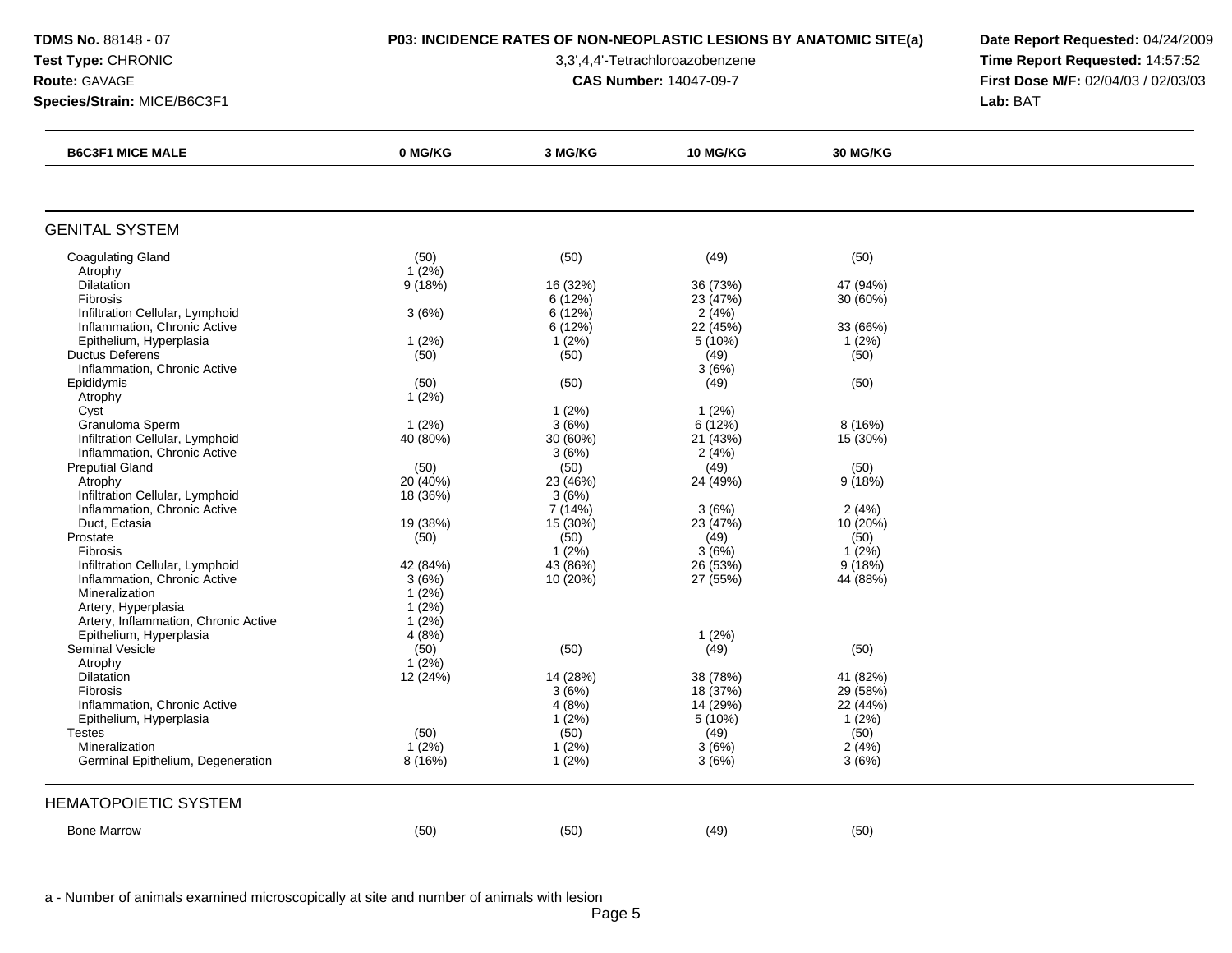# **TDMS No.** 88148 - 07 **P03: INCIDENCE RATES OF NON-NEOPLASTIC LESIONS BY ANATOMIC SITE(a) Date Report Requested:** 04/24/2009

**Test Type:** CHRONIC 3,3',4,4'-Tetrachloroazobenzene **Time Report Requested:** 14:57:52 **Route:** GAVAGE **CAS Number:** 14047-09-7 **First Dose M/F:** 02/04/03 / 02/03/03

| <b>B6C3F1 MICE MALE</b>                              | 0 MG/KG  | 3 MG/KG       | <b>10 MG/KG</b>  | <b>30 MG/KG</b> |  |
|------------------------------------------------------|----------|---------------|------------------|-----------------|--|
|                                                      |          |               |                  |                 |  |
| Hyperplasia                                          | 13 (26%) | 10 (20%)      | 17 (35%)         | 20 (40%)        |  |
| Myelofibrosis                                        |          |               | 1(2%)            |                 |  |
| Erythroid Cell, Hyperplasia                          | 1(2%)    |               |                  |                 |  |
| Lymph Node                                           | (2)      | (1)           | (2)              | (0)             |  |
| Mediastinal, Hyperplasia, Lymphoid                   |          |               | 1(50%)           |                 |  |
| Lymph Node, Mandibular                               | (49)     | (50)          | (48)             | (49)            |  |
| Hematopoietic Cell Proliferation                     |          |               | $1(2\%)$         |                 |  |
| Hyperplasia, Lymphoid<br>Hyperplasia, Plasma Cell    | 3(6%)    | 7 (14%)       | 7 (15%)          |                 |  |
| Necrosis, Lymphoid                                   |          | 2(4%)         | 1(2%)            |                 |  |
| Lymph Node, Mesenteric                               | (50)     |               | $1(2\%)$<br>(48) |                 |  |
| Hyperplasia, Lymphoid                                | $1(2\%)$ | (49)          | $1(2\%)$         | (50)            |  |
| Spleen                                               | (50)     | (50)          | (49)             | (49)            |  |
| <b>Amyloid Deposition</b>                            |          | 4(8%)         | 2(4%)            |                 |  |
| Atrophy                                              | 2(4%)    | 9(18%)        | 30 (61%)         | 39 (80%)        |  |
| Hematopoietic Cell Proliferation                     | 18 (36%) | 16 (32%)      | 12 (24%)         | 7 (14%)         |  |
| Artery, Hyperplasia                                  | 1(2%)    |               |                  |                 |  |
| Artery, Inflammation, Chronic Active                 | 1(2%)    |               |                  |                 |  |
| Lymphoid Follicle, Necrosis, Lymphoid                |          |               | 1(2%)            |                 |  |
| Thymus                                               | (41)     | (42)          | (40)             | (49)            |  |
| Atrophy                                              | 11 (27%) | 15 (36%)      | 30 (75%)         | 45 (92%)        |  |
| Cyst                                                 | 5 (12%)  | 2(5%)         | 5(13%)           | 5 (10%)         |  |
| Cyst, Multiple                                       | 19 (46%) | 28 (67%)      | 27 (68%)         | 35 (71%)        |  |
| <b>Ectopic Parathyroid Gland</b>                     | 8 (20%)  | 8 (19%)       | 3(8%)            | 9(18%)          |  |
| Inflammation, Chronic Active                         |          |               | 1(3%)            |                 |  |
| Thymocyte, Necrosis                                  |          |               | 2(5%)            | 3(6%)           |  |
| INTEGUMENTARY SYSTEM                                 |          |               |                  |                 |  |
|                                                      |          |               |                  |                 |  |
| Skin<br>Cyst Epithelial Inclusion                    | (50)     | (50)<br>1(2%) | (49)             | (50)            |  |
| Hemorrhage                                           |          |               | $1(2\%)$         |                 |  |
| Inflammation, Acute                                  |          |               |                  | $1(2\%)$        |  |
| Inflammation, Chronic Active                         | 3(6%)    | 13 (26%)      | 12 (24%)         | $5(10\%)$       |  |
| Dermis, Fibrosis                                     | 3(6%)    | 12 (24%)      | 12 (24%)         | 4(8%)           |  |
| Dermis, Metaplasia, Osseous                          |          | $1(2\%)$      |                  |                 |  |
| Epidermis, Hyperkeratosis                            |          | 1(2%)         |                  |                 |  |
| Epidermis, Hyperplasia                               | 3(6%)    | 13(26%)       | 12 (24%)         | 6 (12%)         |  |
| Epidermis, Ulcer                                     | 3(6%)    | 13 (26%)      | 11 (22%)         | 6(12%)          |  |
| Hair Follicle, Dilatation                            | 7(14%)   | 10(20%)       | 13(27%)          | 28 (56%)        |  |
| Sebaceous Gland, Atrophy                             | 13 (26%) | 10 (20%)      | 20 (41%)         | 29 (58%)        |  |
| Subcutaneous Tissue, Inflammation, Chronic<br>Active |          |               |                  | 1(2%)           |  |
|                                                      |          |               |                  |                 |  |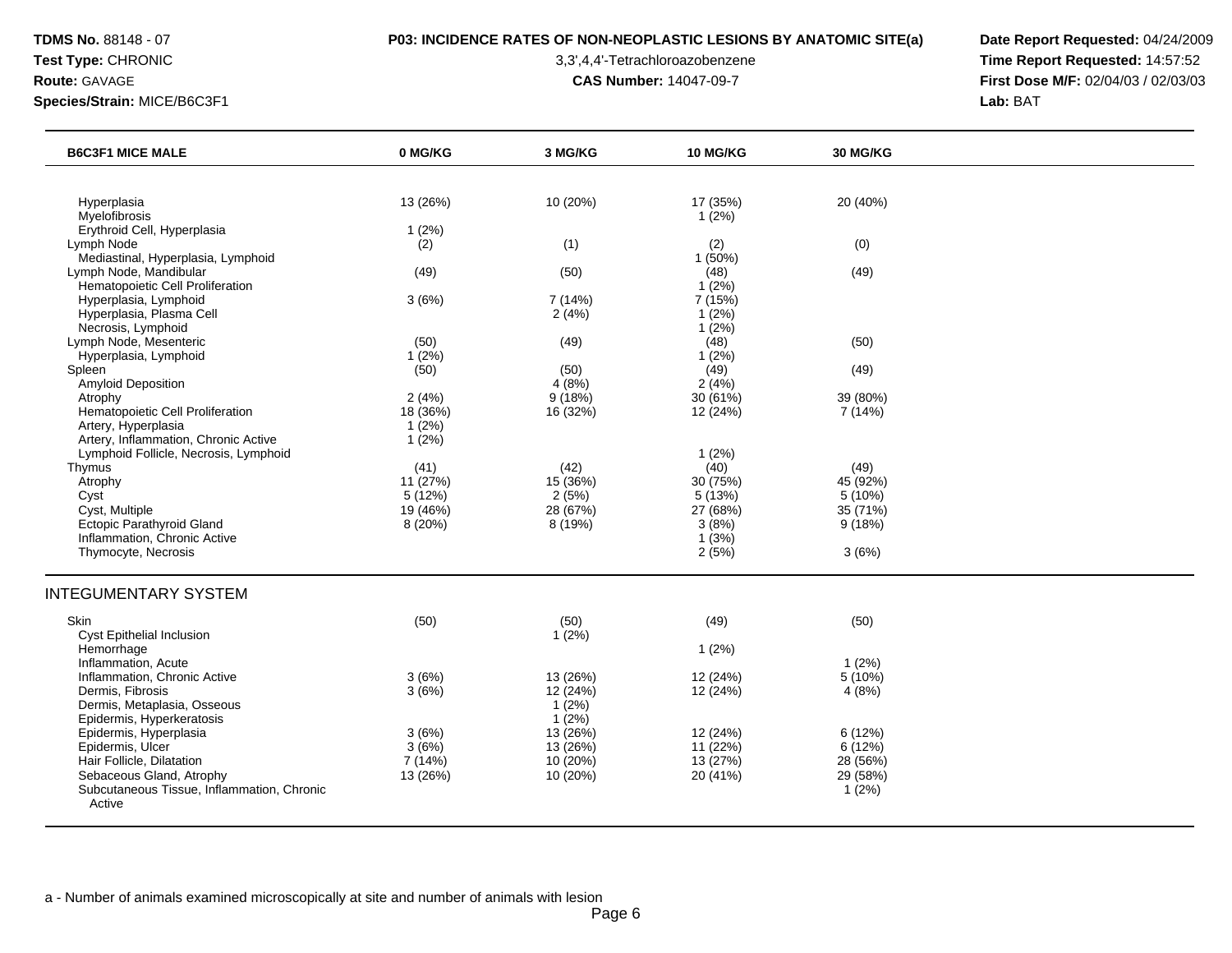**TDMS No.** 88148 - 07 **P03: INCIDENCE RATES OF NON-NEOPLASTIC LESIONS BY ANATOMIC SITE(a) Date Report Requested:** 04/24/2009

**Test Type:** CHRONIC 3,3',4,4'-Tetrachloroazobenzene **Time Report Requested:** 14:57:52 **Route:** GAVAGE **CAS Number:** 14047-09-7 **First Dose M/F:** 02/04/03 / 02/03/03 **Species/Strain:** MICE/B6C3F1 **Lab:** BAT

| <b>B6C3F1 MICE MALE</b>                                                                                                                                      | 0 MG/KG               | 3 MG/KG                            | 10 MG/KG                   | 30 MG/KG                |  |
|--------------------------------------------------------------------------------------------------------------------------------------------------------------|-----------------------|------------------------------------|----------------------------|-------------------------|--|
|                                                                                                                                                              |                       |                                    |                            |                         |  |
| MUSCULOSKELETAL SYSTEM                                                                                                                                       |                       |                                    |                            |                         |  |
| <b>Bone</b><br>Osteopetrosis<br><b>Skeletal Muscle</b><br>Infiltration Cellular, Lymphoid<br>Inflammation, Chronic Active                                    | (50)<br>(50)<br>2(4%) | (50)<br>2(4%)<br>(50)<br>1(2%)     | (49)<br>$1(2\%)$<br>(49)   | (50)<br>(50)            |  |
| NERVOUS SYSTEM                                                                                                                                               |                       |                                    |                            |                         |  |
| Brain                                                                                                                                                        | (50)                  | (50)                               | (49)                       | (50)                    |  |
| Degeneration<br>Inflammation, Chronic Active<br>Neuron, Necrosis                                                                                             | 1(2%)                 | 1(2%)                              | 1(2%)                      |                         |  |
| <b>RESPIRATORY SYSTEM</b>                                                                                                                                    |                       |                                    |                            |                         |  |
| Lung<br>Congestion<br>Fibrosis<br>Infiltration Cellular, Lymphoid                                                                                            | (50)                  | (50)<br>1(2%)<br>4(8%)             | (49)<br>1(2%)<br>$1(2\%)$  | (50)                    |  |
| Inflammation, Chronic Active<br>Alveolar Epithelium, Hyperplasia<br>Alveolus, Infiltration Cellular, Histiocyte<br>Mediastinum, Inflammation, Chronic Active | 5 (10%)<br>4(8%)      | 2(4%)<br>6(12%)<br>6(12%)<br>1(2%) | 1(2%)<br>2(4%)<br>$1(2\%)$ | 1(2%)<br>2(4%)          |  |
| Nose<br>Hemorrhage<br>Inflammation, Chronic Active                                                                                                           | (50)                  | (50)                               | (49)<br>1(2%)<br>1(2%)     | (50)                    |  |
| Nasolacrimal Duct, Inflammation, Chronic<br>Active                                                                                                           | 1(2%)                 |                                    |                            |                         |  |
| Nasolacrimal Duct, Squamous Epithelium,<br>Hyperplasia                                                                                                       | 2(4%)                 |                                    |                            |                         |  |
| Pleura<br>Trachea<br>Epithelium, Mineralization                                                                                                              | (1)<br>(50)           | (1)<br>(50)                        | (1)<br>(49)                | (0)<br>(50)<br>$1(2\%)$ |  |
| SPECIAL SENSES SYSTEM                                                                                                                                        |                       |                                    |                            |                         |  |
| Eye                                                                                                                                                          | (50)                  | (50)                               | (49)                       | (50)                    |  |
| Atrophy<br>Anterior Chamber, Cornea, Inflammation,                                                                                                           | 1(2%)                 |                                    | 1(2%)                      | 2(4%)                   |  |
| Suppurative<br>Cornea, Inflammation, Chronic Active                                                                                                          | 1(2%)                 |                                    |                            |                         |  |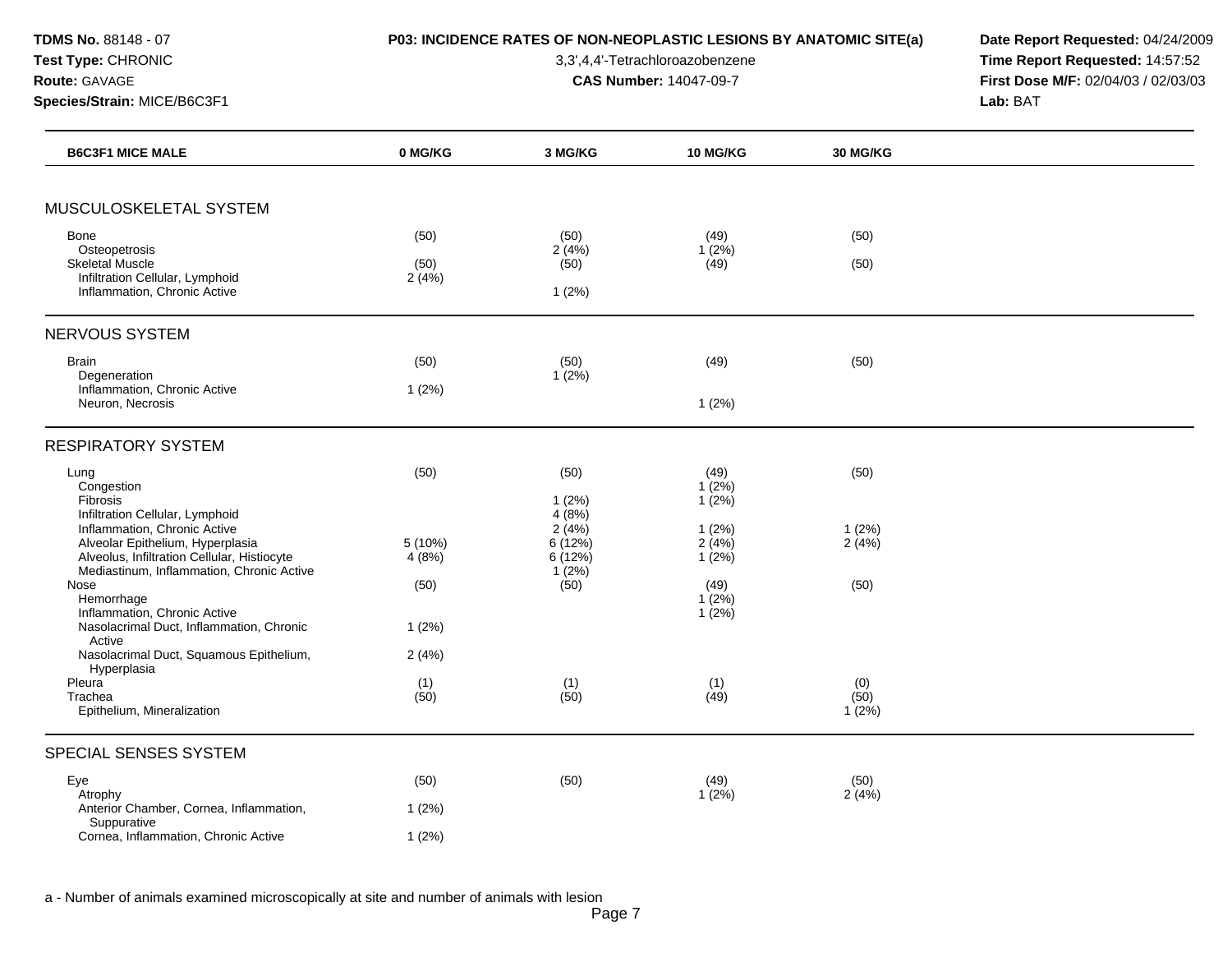# **TDMS No.** 88148 - 07 **P03: INCIDENCE RATES OF NON-NEOPLASTIC LESIONS BY ANATOMIC SITE(a) Date Report Requested:** 04/24/2009

**Test Type:** CHRONIC 3,3',4,4'-Tetrachloroazobenzene **Time Report Requested:** 14:57:52 **Route:** GAVAGE **CAS Number:** 14047-09-7 **First Dose M/F:** 02/04/03 / 02/03/03

| <b>B6C3F1 MICE MALE</b>                                             | 0 MG/KG           | 3 MG/KG           | 10 MG/KG             | <b>30 MG/KG</b> |  |
|---------------------------------------------------------------------|-------------------|-------------------|----------------------|-----------------|--|
|                                                                     |                   |                   |                      |                 |  |
| Cornea, Pigmentation                                                |                   |                   | 1(2%)                |                 |  |
| Optic Nerve, Inflammation, Chronic Active<br><b>Harderian Gland</b> | (50)              | 1(2%)<br>(50)     | (49)                 | (50)            |  |
| Degeneration                                                        |                   |                   |                      | 1(2%)           |  |
| Hyperplasia<br>Infiltration Cellular, Lymphoid                      | 3(6%)<br>33 (66%) | 2(4%)<br>26 (52%) | 1(2%)<br>7(14%)      | $1(2\%)$        |  |
| Inflammation, Chronic Active                                        |                   | 1(2%)             |                      |                 |  |
| Necrosis                                                            |                   |                   | 1(2%)                |                 |  |
| <b>URINARY SYSTEM</b>                                               |                   |                   |                      |                 |  |
| Kidney                                                              | (50)              | (50)              | (49)                 | (50)            |  |
| Hydronephrosis                                                      | $1(2\%)$          | $5(10\%)$         | 17 (35%)             | 29 (58%)        |  |
| Infarct<br>Infiltration Cellular, Lymphoid                          | 4(8%)<br>39 (78%) | 38 (76%)          | $1(2\%)$<br>12 (24%) | 3(6%)           |  |
| Inflammation, Acute                                                 |                   |                   |                      | 3(6%)           |  |
| Inflammation, Chronic Active                                        |                   |                   | 5 (10%)              | 2(4%)           |  |
| Metaplasia, Osseous                                                 | 2(4%)             | 3(6%)             | 1(2%)                | 1(2%)           |  |
| Mineralization                                                      | 40 (80%)          | 43 (86%)          | 40 (82%)             | 42 (84%)        |  |
| Nephropathy                                                         | 47 (94%)          | 45 (90%)          | 28 (57%)             | 24 (48%)        |  |
| Thrombosis<br>Artery, Inflammation, Chronic Active                  | 2(4%)             | 1(2%)             |                      | 4(8%)           |  |
| Cortex, Cyst                                                        | 11 (22%)          | 6(12%)            | 2(4%)                |                 |  |
| Cortex, Cyst, Multiple                                              |                   |                   | 1(2%)                |                 |  |
| Glomerulus, Amyloid Deposition                                      |                   | 6(12%)            | 4(8%)                | $1(2\%)$        |  |
| Papilla, Necrosis                                                   |                   | 3(6%)             | 3(6%)                |                 |  |
| Pelvis, Hyperplasia                                                 | 1(2%)             |                   |                      | $1(2\%)$        |  |
| Renal Tubule, Dilatation                                            | $1(2\%)$          | 8(16%)            | 31 (63%)             | 43 (86%)        |  |
| Renal Tubule, Hyperplasia                                           | 1(2%)             |                   |                      |                 |  |
| Ureter                                                              | (43)              | (45)              | (47)                 | (50)            |  |
| Dilatation                                                          |                   | 6(13%)            | 22 (47%)             | 42 (84%)        |  |
| Inflammation, Chronic Active                                        |                   | 3(7%)             | 24 (51%)             | 39 (78%)        |  |
| Urethra                                                             | (48)              | (50)              | (49)                 | (50)            |  |
| Dilatation                                                          |                   | 1(2%)             | 2(4%)                | 2(4%)           |  |
| Inflammation, Chronic Active                                        | 1(2%)             |                   | 1(2%)                |                 |  |
| Artery, Hyperplasia                                                 | 1(2%)             |                   |                      |                 |  |
| Artery, Inflammation, Chronic Active                                | 1(2%)             |                   |                      |                 |  |
| Transitional Epithelium, Hyperplasia                                |                   | 17 (34%)          | 2(4%)                |                 |  |
| Transitional Epithelium, Inflammation, Chronic                      |                   | 1(2%)             |                      |                 |  |
| Active                                                              |                   |                   |                      |                 |  |
| <b>Urinary Bladder</b>                                              | (50)              | (50)              | (49)                 | (50)            |  |
| Infiltration Cellular, Lymphoid                                     | 25 (50%)          | 25(50%)           | 4(8%)                |                 |  |
| Inflammation, Chronic Active                                        |                   | 1(2%)             | $1(2\%)$             | 2(4%)           |  |
| Transitional Epithelium, Hyperplasia                                |                   | 1(2%)             |                      | 4(8%)           |  |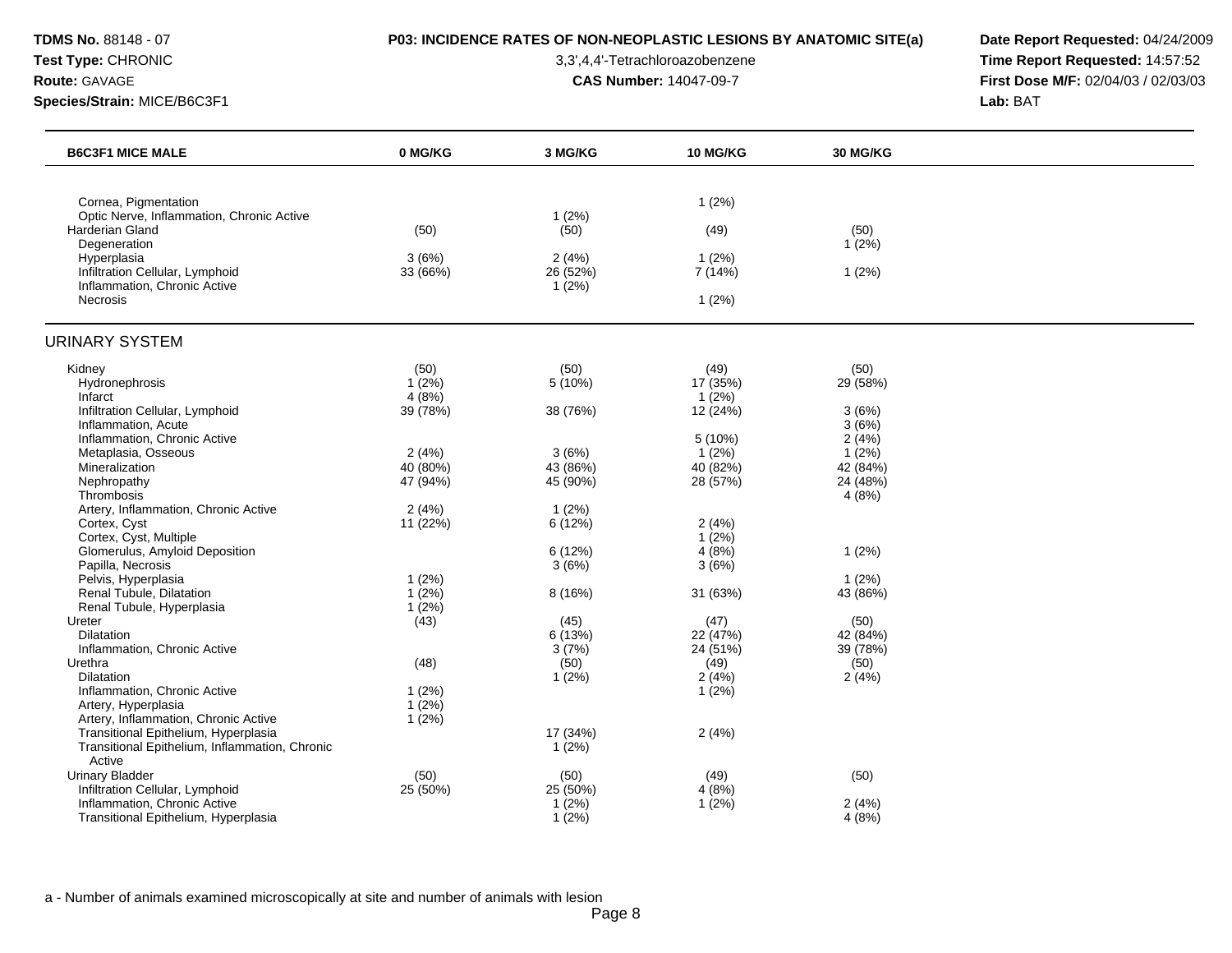| <b>TDMS No. 88148 - 07</b><br><b>Test Type: CHRONIC</b><br><b>Route: GAVAGE</b><br>Species/Strain: MICE/B6C3F1 |         | <b>P03: INCIDENCE RATES OF NON-NEOPLASTIC LESIONS BY ANATOMIC SITE(a)</b><br>3,3',4,4'-Tetrachloroazobenzene<br><b>CAS Number: 14047-09-7</b> |  |  |  |  |
|----------------------------------------------------------------------------------------------------------------|---------|-----------------------------------------------------------------------------------------------------------------------------------------------|--|--|--|--|
| <b>B6C3F1 MICE MALE</b>                                                                                        | 0 MG/KG | 3 MG/KG                                                                                                                                       |  |  |  |  |
|                                                                                                                |         |                                                                                                                                               |  |  |  |  |

\*\*\* END OF MALE \*\*\*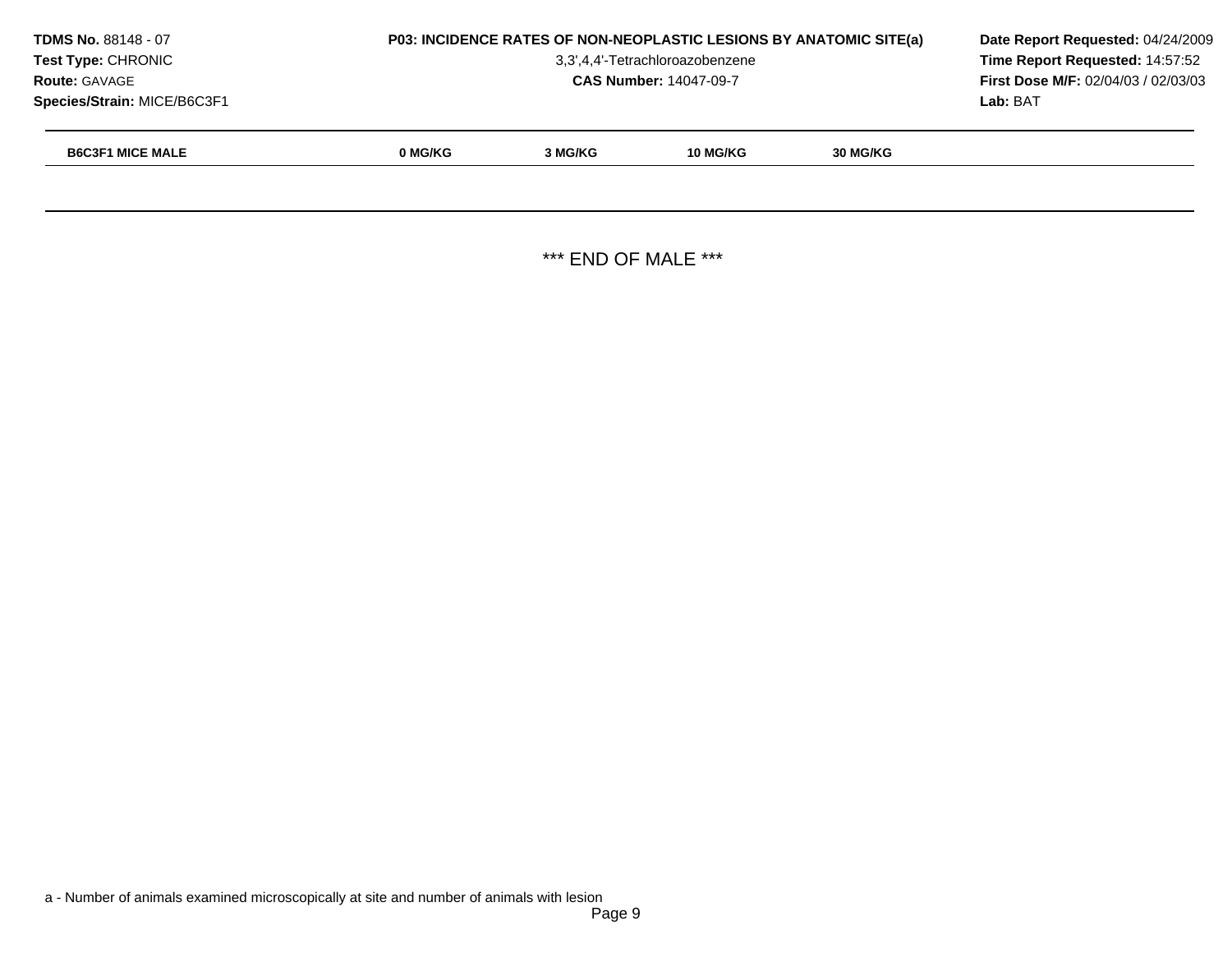**TDMS No.** 88148 - 07 **P03: INCIDENCE RATES OF NON-NEOPLASTIC LESIONS BY ANATOMIC SITE(a) Date Report Requested:** 04/24/2009

**Test Type:** CHRONIC 3,3',4,4'-Tetrachloroazobenzene **Time Report Requested:** 14:57:52 **Route:** GAVAGE **CAS Number:** 14047-09-7 **First Dose M/F:** 02/04/03 / 02/03/03

| <b>B6C3F1 MICE FEMALE</b>                           | 0 MG/KG           | 3 MG/KG              | <b>10 MG/KG</b>                  | <b>30 MG/KG</b>    |  |
|-----------------------------------------------------|-------------------|----------------------|----------------------------------|--------------------|--|
|                                                     |                   |                      |                                  |                    |  |
| <b>Disposition Summary</b>                          |                   |                      |                                  |                    |  |
| <b>Animals Initially in Study</b>                   | 50                | 50                   | 50                               | 50                 |  |
| <b>Early Deaths</b>                                 |                   |                      |                                  |                    |  |
| <b>Dosing Accident</b><br><b>Moribund Sacrifice</b> | $\mathbf{1}$<br>6 | $\boldsymbol{9}$     | $\mathbf{1}$<br>$\boldsymbol{9}$ | $\mathbf{1}$<br>21 |  |
| <b>Natural Death</b>                                | 8                 | 11                   | 8                                | 8                  |  |
| <b>Survivors</b>                                    |                   |                      |                                  |                    |  |
| <b>Natural Death</b>                                |                   |                      |                                  | 1                  |  |
| <b>Terminal Sacrifice</b>                           | 35                | 30                   | 32                               | 19                 |  |
| <b>Animals Examined Microscopically</b>             | 50                | 50                   | 50                               | 50                 |  |
|                                                     |                   |                      |                                  |                    |  |
| <b>ALIMENTARY SYSTEM</b>                            |                   |                      |                                  |                    |  |
| Esophagus                                           | (49)              | (50)                 | (50)                             | (50)               |  |
| Perforation                                         | $1(2\%)$          |                      | 1(2%)                            | 1(2%)              |  |
| Gallbladder                                         | (49)              | (50)                 | (50)                             | (50)               |  |
| Infiltration Cellular, Lymphoid                     | 3(6%)             | 3(6%)                | 2(4%)                            | 1(2%)              |  |
| Inflammation, Chronic Active                        |                   |                      | 1(2%)                            |                    |  |
| Intestine Large, Cecum                              | (49)              | (50)                 | (49)                             | (50)               |  |
| Inflammation, Chronic Active<br>Ulcer               |                   | $1(2\%)$<br>$1(2\%)$ |                                  |                    |  |
| Intestine Large, Colon                              | (49)              | (50)                 | (49)                             | (50)               |  |
| Intestine Large, Rectum                             | (49)              | (50)                 | (50)                             | (50)               |  |
| Inflammation, Chronic Active                        | $1(2\%)$          |                      |                                  |                    |  |
| Intestine Small, Duodenum                           | (49)              | (50)                 | (50)                             | (50)               |  |
| Intestine Small, Jejunum                            | (49)              | (50)                 | (50)                             | (50)               |  |
| Peyer's Patch, Hyperplasia, Lymphoid                |                   |                      | 1(2%)                            | 3(6%)              |  |
| Liver                                               | (49)              | (50)                 | (50)                             | (50)               |  |
| <b>Amyloid Deposition</b>                           |                   |                      | 2(4%)                            | 4(8%)              |  |
| <b>Basophilic Focus</b>                             | 1(2%)             | 6(12%)               | 3(6%)                            | $1(2\%)$           |  |
| Clear Cell Focus                                    | 2(4%)             | 1(2%)                | $1(2\%)$                         |                    |  |
| <b>Eosinophilic Focus</b>                           | 2(4%)             |                      | $1(2\%)$                         | 1(2%)              |  |
| Hematopoietic Cell Proliferation<br>Infarct         | 3(6%)             | 9(18%)               | 9(18%)                           | 21 (42%)<br>3(6%)  |  |
| Infiltration Cellular, Histiocyte                   |                   |                      |                                  | 1(2%)              |  |
| Infiltration Cellular, Lymphoid                     | 38 (78%)          | 40 (80%)             | 38 (76%)                         | 28 (56%)           |  |
| Inflammation, Chronic Active                        | 39 (80%)          | 37 (74%)             | 37 (74%)                         | 32 (64%)           |  |
| Mineralization                                      |                   | 1(2%)                |                                  | 1(2%)              |  |
| <b>Mixed Cell Focus</b>                             | 3(6%)             | 3(6%)                | 4(8%)                            | $1(2\%)$           |  |
| <b>Tension Lipidosis</b>                            | 4(8%)             | 6(12%)               | 4(8%)                            | 4(8%)              |  |
| Bile Duct, Hyperplasia                              |                   | 1(2%)                |                                  | 2(4%)              |  |
| Bile Duct, Inflammation, Chronic Active             |                   |                      |                                  | $1(2\%)$           |  |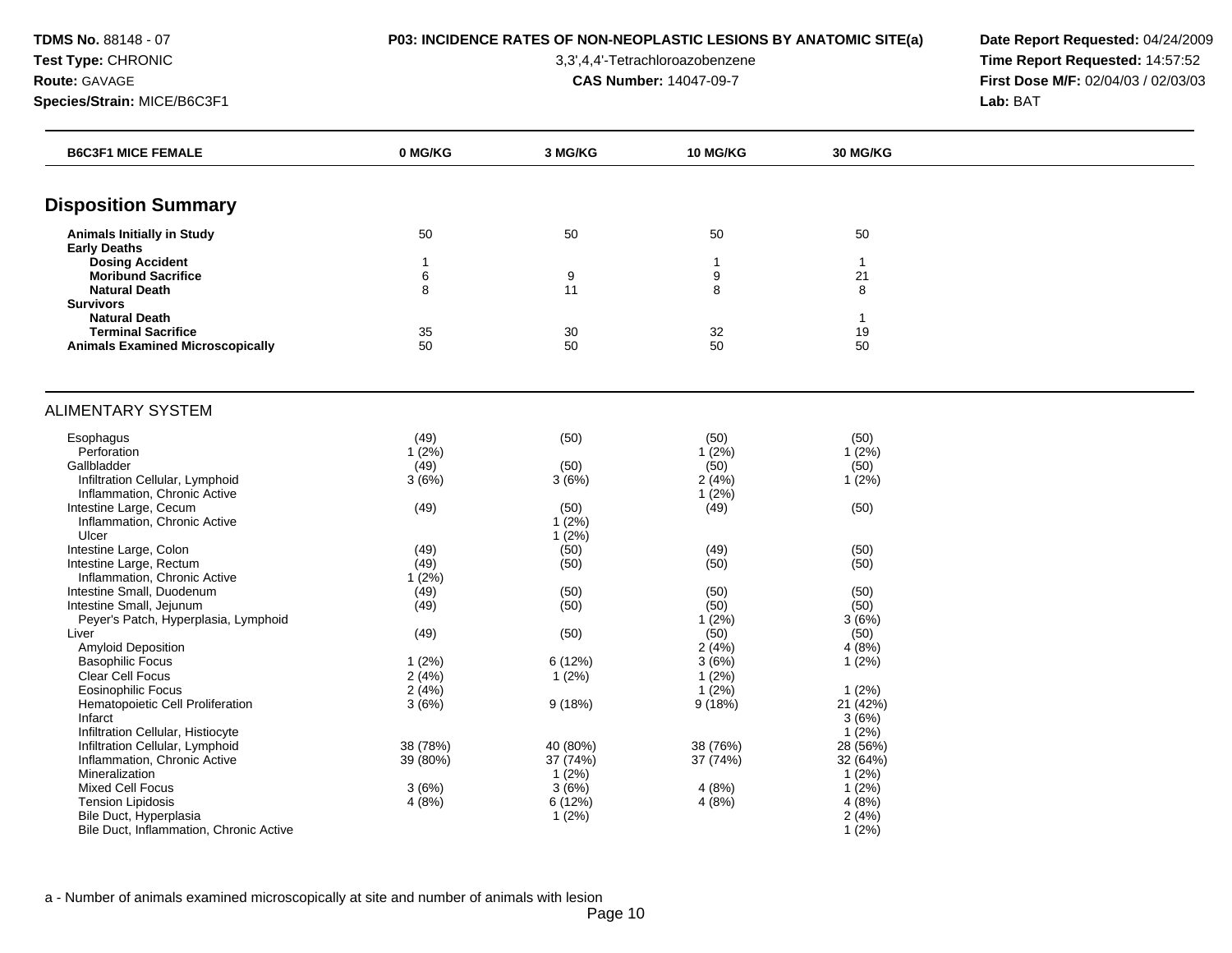# **TDMS No.** 88148 - 07 **P03: INCIDENCE RATES OF NON-NEOPLASTIC LESIONS BY ANATOMIC SITE(a) Date Report Requested:** 04/24/2009

**Test Type:** CHRONIC 3,3',4,4'-Tetrachloroazobenzene **Time Report Requested:** 14:57:52 **Route:** GAVAGE **CAS Number:** 14047-09-7 **First Dose M/F:** 02/04/03 / 02/03/03

| <b>B6C3F1 MICE FEMALE</b>             | 0 MG/KG    | 3 MG/KG  | 10 MG/KG  | 30 MG/KG |  |
|---------------------------------------|------------|----------|-----------|----------|--|
|                                       |            |          |           |          |  |
| Hepatocyte, Necrosis                  | 1(2%)      | 1(2%)    | 3(6%)     | 3(6%)    |  |
| Hepatocyte, Vacuolization Cytoplasmic | 33 (67%)   | 33 (66%) | 35 (70%)  | 20(40%)  |  |
| Mesentery                             | (5)        | (12)     | (9)       | (15)     |  |
| Congestion                            |            |          | $1(11\%)$ |          |  |
| Fat, Cyst                             | 1(20%)     |          |           |          |  |
| Fat, Fibrosis                         | 3(60%)     | 6(50%)   | 5 (56%)   | 6(40%)   |  |
| Fat, Inflammation, Chronic Active     | 2(40%)     | 6(50%)   | 4(44%)    | 7 (47%)  |  |
| Fat, Mineralization                   |            | 1(8%)    | 3(33%)    |          |  |
| Fat, Necrosis                         | 3(60%)     | 5(42%)   | 5(56%)    | 8 (53%)  |  |
| Pancreas                              | (49)       | (50)     | (50)      | (50)     |  |
| <b>Basophilic Focus</b>               | 1(2%)      |          |           |          |  |
| Congestion                            |            |          |           | 1(2%)    |  |
| Infiltration Cellular, Lymphoid       | 12 (24%)   | 5(10%)   | 6(12%)    | 3(6%)    |  |
| Inflammation, Chronic Active          |            |          | 2(4%)     | 1(2%)    |  |
| Mineralization                        |            |          |           | $1(2\%)$ |  |
| Acinus, Atrophy                       |            | 1(2%)    |           |          |  |
| Duct, Cyst                            |            | 1(2%)    |           |          |  |
| Duct, Cyst, Multiple                  |            |          |           | 1(2%)    |  |
| Salivary Glands                       | (49)       | (50)     | (50)      | (50)     |  |
| Infiltration Cellular, Lymphoid       | 36 (73%)   | 23 (46%) | 13 (26%)  | 1(2%)    |  |
| Mineralization                        |            | $1(2\%)$ |           |          |  |
| Stomach, Forestomach                  | (49)       | (50)     | (50)      | (50)     |  |
| Infiltration Cellular, Lymphoid       | 2(4%)      |          | 2(4%)     | 10(20%)  |  |
| Inflammation, Chronic Active          | $1(2\%)$   | 4(8%)    | $1(2\%)$  | 1(2%)    |  |
| Mineralization                        |            |          |           | $1(2\%)$ |  |
| Epithelium, Cyst                      |            | 1(2%)    | 2(4%)     |          |  |
| Epithelium, Hyperplasia               | 8 (16%)    | 27 (54%) | 38 (76%)  | 43 (86%) |  |
| Epithelium, Ulcer                     | 1(2%)      | 3(6%)    | $1(2\%)$  |          |  |
| Stomach, Glandular                    | (49)       | (50)     | (50)      | (50)     |  |
| Infiltration Cellular, Lymphoid       | $1(2\%)$   | 14(28%)  | 30(60%)   | 28 (56%) |  |
| Infiltration Cellular, Mast Cell      | 1(2%)      |          |           |          |  |
| Inflammation, Chronic Active          | 2(4%)      |          | 1(2%)     | 1(2%)    |  |
| Mineralization                        | 1(2%)      | 4(8%)    | 3(6%)     | 3(6%)    |  |
| Epithelium, Erosion                   |            | $1(2\%)$ |           |          |  |
| Epithelium, Hyperplasia, Focal        | 1(2%)      | 19 (38%) | 26 (52%)  | 28 (56%) |  |
| Epithelium, Necrosis                  |            |          | 1(2%)     |          |  |
| Epithelium, Ulcer                     |            | 1(2%)    |           | 1(2%)    |  |
| Epithelium, Glands, Cyst              | 8 (16%)    | 19 (38%) | 13 (26%)  | 22 (44%) |  |
| Tongue                                |            | (1)      | (0)       | (1)      |  |
| Tooth                                 | (0)<br>(2) |          | (0)       | (0)      |  |
| Malformation                          |            | (0)      |           |          |  |
|                                       | 2 (100%)   |          |           |          |  |
| CARDIOVASCULAR SYSTEM                 |            |          |           |          |  |
| <b>Blood Vessel</b>                   | (49)       | (50)     | (50)      | (50)     |  |
|                                       |            |          |           |          |  |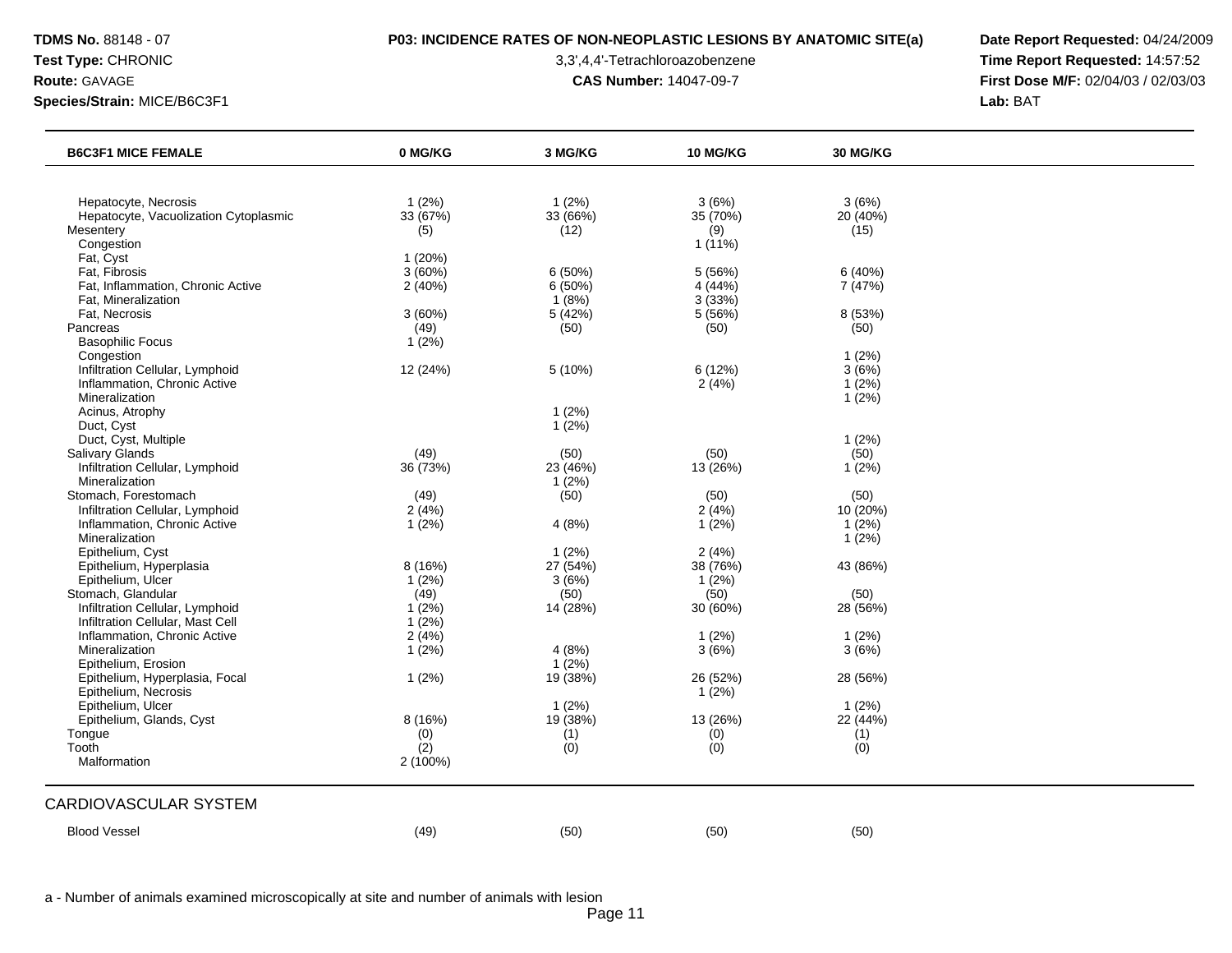# **TDMS No.** 88148 - 07 **P03: INCIDENCE RATES OF NON-NEOPLASTIC LESIONS BY ANATOMIC SITE(a) Date Report Requested:** 04/24/2009

**Test Type:** CHRONIC 3,3',4,4'-Tetrachloroazobenzene **Time Report Requested:** 14:57:52 **Route:** GAVAGE **CAS Number:** 14047-09-7 **First Dose M/F:** 02/04/03 / 02/03/03

| <b>B6C3F1 MICE FEMALE</b>                             | 0 MG/KG  | 3 MG/KG   | <b>10 MG/KG</b> | 30 MG/KG          |  |
|-------------------------------------------------------|----------|-----------|-----------------|-------------------|--|
|                                                       |          |           |                 |                   |  |
| Aorta, Mineralization                                 | 1(2%)    | 2(4%)     |                 | 1(2%)             |  |
| Heart                                                 | (49)     | (50)      | (50)            | (50)              |  |
| Cardiomyopathy                                        | 3(6%)    | 5(10%)    | 4(8%)           | 9(18%)            |  |
| Hyperplasia, Atypical<br>Inflammation, Chronic Active |          | 1(2%)     |                 | 1(2%)<br>$1(2\%)$ |  |
| Mineralization                                        | 3(6%)    | 3(6%)     | 3(6%)           | 2(4%)             |  |
| Valve, Inflammation, Chronic Active                   |          | 1(2%)     |                 |                   |  |
|                                                       |          |           |                 |                   |  |
| <b>ENDOCRINE SYSTEM</b>                               |          |           |                 |                   |  |
| <b>Adrenal Cortex</b>                                 | (49)     | (50)      | (50)            | (50)              |  |
| <b>Accessory Adrenal Cortical Nodule</b>              | 2(4%)    | 2(4%)     | $1(2\%)$        | $1(2\%)$          |  |
| Cyst                                                  | 1(2%)    |           |                 |                   |  |
| Degeneration, Fatty                                   |          |           |                 | $1(2\%)$          |  |
| Hematopoietic Cell Proliferation                      |          | 2(4%)     | 1(2%)           |                   |  |
| Hyperplasia                                           | 1(2%)    |           |                 |                   |  |
| Hypertrophy<br>Inflammation, Chronic Active           | 2(4%)    |           |                 | 1(2%)             |  |
| Subcapsular, Hyperplasia                              | 48 (98%) | 50 (100%) | 47 (94%)        | 48 (96%)          |  |
| Adrenal Medulla                                       | (49)     | (50)      | (50)            | (50)              |  |
| Hyperplasia                                           | 2(4%)    |           | 2(4%)           |                   |  |
| Islets, Pancreatic                                    | (49)     | (50)      | (50)            | (50)              |  |
| Hyperplasia                                           | 1(2%)    |           |                 |                   |  |
| Parathyroid Gland                                     | (43)     | (47)      | (48)            | (41)              |  |
| Cyst                                                  |          | 1(2%)     |                 |                   |  |
| Cyst, Multiple                                        |          | $1(2\%)$  |                 | 1(2%)             |  |
| <b>Pituitary Gland</b>                                | (49)     | (49)      | (50)            | (50)              |  |
| Pars Distalis, Angiectasis<br>Pars Distalis, Cyst     | 2(4%)    | $1(2\%)$  | 3(6%)           | 2(4%)<br>$1(2\%)$ |  |
| Pars Distalis, Hyperplasia                            | 6 (12%)  | $5(10\%)$ | 8 (16%)         | $5(10\%)$         |  |
| <b>Thyroid Gland</b>                                  | (49)     | (50)      | (50)            | (50)              |  |
| Ectopic Thymus                                        | $1(2\%)$ |           | 2(4%)           |                   |  |
| Infiltration Cellular, Lymphoid                       | 1(2%)    |           |                 |                   |  |
| C-cell, Hyperplasia                                   |          |           | 1(2%)           |                   |  |
| Follicle, Cyst                                        | 1(2%)    | $1(2\%)$  |                 | 1(2%)             |  |
| Follicle, Degeneration                                | 17 (35%) | 28 (56%)  | 24 (48%)        | 20 (40%)          |  |

### GENERAL BODY SYSTEM

None

# GENITAL SYSTEM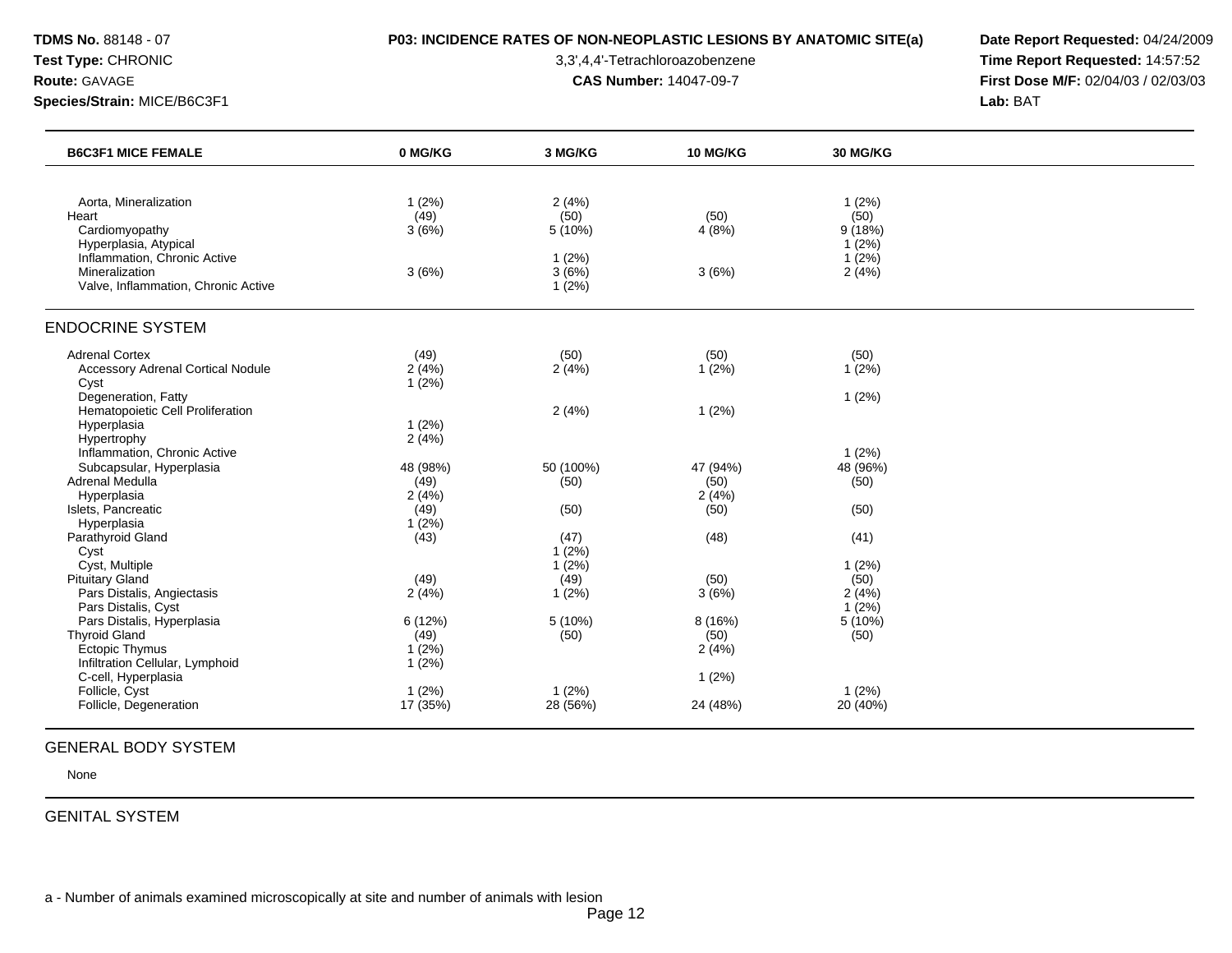# **TDMS No.** 88148 - 07 **P03: INCIDENCE RATES OF NON-NEOPLASTIC LESIONS BY ANATOMIC SITE(a) Date Report Requested:** 04/24/2009

**Test Type:** CHRONIC 3,3',4,4'-Tetrachloroazobenzene **Time Report Requested:** 14:57:52 **Route:** GAVAGE **CAS Number:** 14047-09-7 **First Dose M/F:** 02/04/03 / 02/03/03

| <b>B6C3F1 MICE FEMALE</b>                                                                                                                                                                     | 0 MG/KG                                    | 3 MG/KG                           | 10 MG/KG                          | 30 MG/KG                             |  |
|-----------------------------------------------------------------------------------------------------------------------------------------------------------------------------------------------|--------------------------------------------|-----------------------------------|-----------------------------------|--------------------------------------|--|
|                                                                                                                                                                                               |                                            |                                   |                                   |                                      |  |
| <b>Clitoral Gland</b><br>Atrophy                                                                                                                                                              | (49)<br>25 (51%)                           | (50)<br>44 (88%)                  | (49)<br>37 (76%)                  | (50)<br>40 (80%)                     |  |
| Fibrosis<br>Infiltration Cellular, Lymphoid<br>Inflammation, Chronic Active                                                                                                                   | 3(6%)                                      | 5 (10%)<br>4(8%)                  | 6(12%)<br>17 (35%)                | $1(2\%)$<br>3(6%)<br>25 (50%)        |  |
| Duct, Cyst<br>Ovary                                                                                                                                                                           | $5(10\%)$<br>(49)                          | 46 (92%)<br>(50)                  | 43 (88%)<br>(50)                  | 43 (86%)<br>(50)                     |  |
| Angiectasis<br>Atrophy<br>Cyst<br>Cyst, Multiple                                                                                                                                              | 3(6%)<br>29 (59%)<br>11 (22%)<br>$1(2\%)$  | 44 (88%)<br>8(16%)                | 47 (94%)<br>5 (10%)               | 45 (90%)<br>4(8%)                    |  |
| Infiltration Cellular, Lymphoid<br>Inflammation, Chronic Active<br>Mineralization                                                                                                             | 2(4%)<br>1(2%)                             | 1(2%)                             |                                   |                                      |  |
| Pigmentation<br>Bilateral, Cyst<br>Oviduct<br>Inflammation, Chronic Active                                                                                                                    | 2(4%)<br>(0)                               | 1(2%)<br>(0)                      | (1)<br>1 (100%)                   | (0)                                  |  |
| <b>Uterus</b><br>Cyst<br>Infiltration Cellular, Lymphoid                                                                                                                                      | (49)<br>1(2%)                              | (50)<br>1(2%)                     | (50)<br>$1(2\%)$                  | (50)                                 |  |
| Inflammation, Chronic Active<br>Endometrium, Hyperplasia, Cystic<br>Vagina<br>Infiltration Cellular, Lymphoid                                                                                 | 45 (92%)<br>(49)<br>1(2%)                  | 45 (90%)<br>(50)                  | 1(2%)<br>45 (90%)<br>(50)         | 41 (82%)<br>(50)<br>$1(2\%)$         |  |
| Infiltration Cellular, Polymorphonuclear<br>Inflammation, Chronic Active<br>Epithelium, Atrophy                                                                                               | 11(22%)<br>2(4%)<br>3(6%)                  | 21 (42%)<br>2(4%)                 | 15 (30%)<br>3(6%)<br>3(6%)        | 18 (36%)<br>3(6%)                    |  |
| Epithelium, Hyperplasia                                                                                                                                                                       |                                            | 1(2%)                             |                                   |                                      |  |
| <b>HEMATOPOIETIC SYSTEM</b>                                                                                                                                                                   |                                            |                                   |                                   |                                      |  |
| <b>Bone Marrow</b><br>Hyperplasia<br>Myelofibrosis<br>Lymph Node<br>Bronchial, Hyperplasia, Lymphoid                                                                                          | (50)<br>2(4%)<br>16 (32%)<br>(7)<br>1(14%) | (50)<br>8(16%)<br>30 (60%)<br>(8) | (50)<br>9(18%)<br>33 (66%)<br>(9) | (50)<br>16 (32%)<br>15 (30%)<br>(16) |  |
| Inguinal, Hyperplasia, Lymphoid<br>Inguinal, Pigmentation<br>Mediastinal, Hematopoietic Cell Proliferation<br>Mediastinal, Hyperplasia, Lymphoid<br>Mediastinal, Inflammation, Chronic Active | 1(14%)                                     | 1(13%)<br>1(13%)                  | 2(22%)<br>$1(11\%)$               | 1(6%)<br>1(6%)                       |  |
| Mediastinal, Necrosis, Lymphoid<br>Pancreatic, Hematopoietic Cell Proliferation<br>Pancreatic, Hyperplasia, Lymphoid                                                                          | 1(14%)                                     |                                   |                                   | 1(6%)<br>1(6%)                       |  |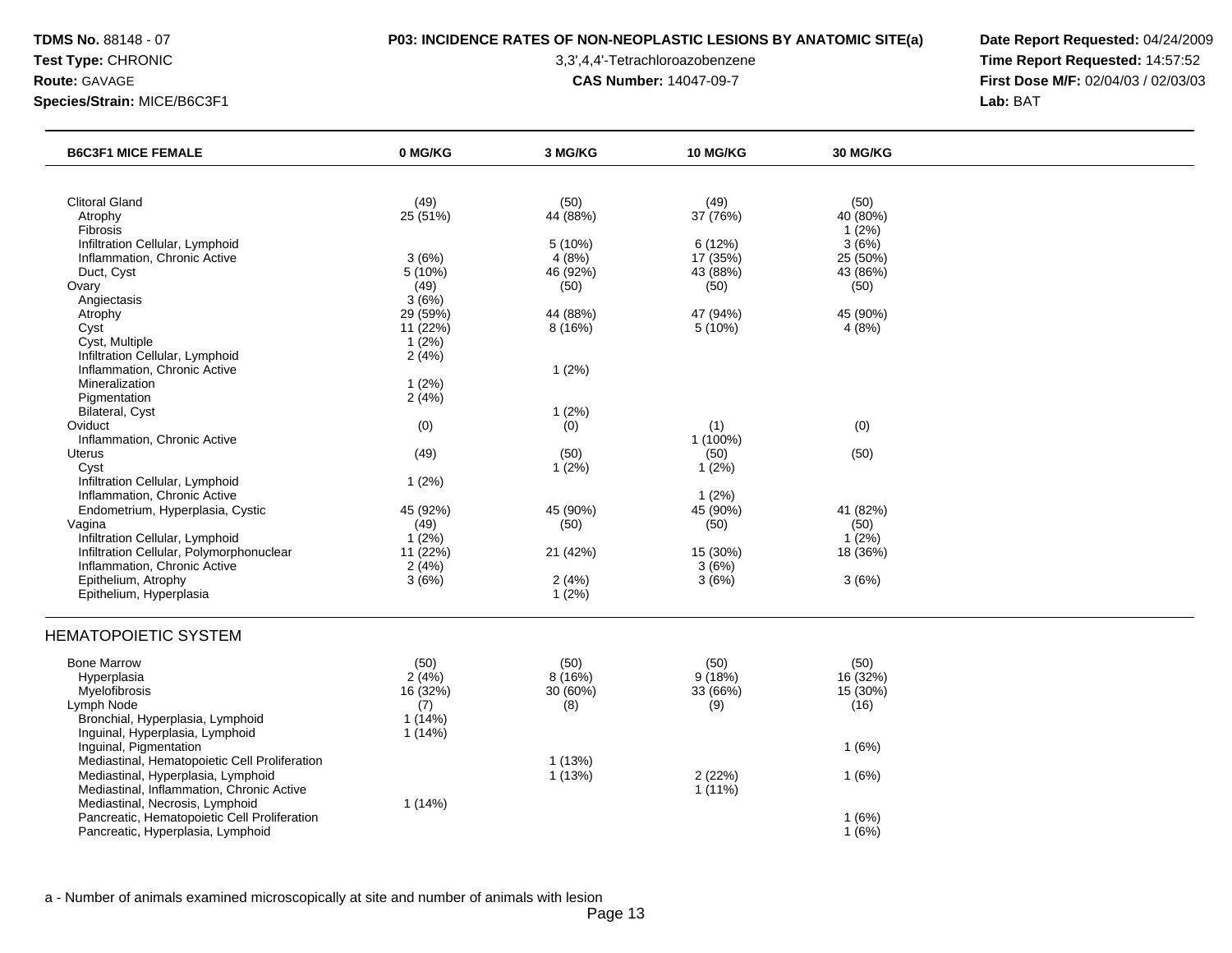# **TDMS No.** 88148 - 07 **P03: INCIDENCE RATES OF NON-NEOPLASTIC LESIONS BY ANATOMIC SITE(a) Date Report Requested:** 04/24/2009

**Test Type:** CHRONIC 3,3',4,4'-Tetrachloroazobenzene **Time Report Requested:** 14:57:52 **Route:** GAVAGE **CAS Number:** 14047-09-7 **First Dose M/F:** 02/04/03 / 02/03/03

| <b>B6C3F1 MICE FEMALE</b>                                                                                                                                                                                                                                                                                                                                                                                                                                                                                                                                                                                                                                  | 0 MG/KG                                                                                                                                                           | 3 MG/KG                                                                                                                                                                        | 10 MG/KG                                                                                                                                                              | 30 MG/KG                                                                                                                                                                                   |  |
|------------------------------------------------------------------------------------------------------------------------------------------------------------------------------------------------------------------------------------------------------------------------------------------------------------------------------------------------------------------------------------------------------------------------------------------------------------------------------------------------------------------------------------------------------------------------------------------------------------------------------------------------------------|-------------------------------------------------------------------------------------------------------------------------------------------------------------------|--------------------------------------------------------------------------------------------------------------------------------------------------------------------------------|-----------------------------------------------------------------------------------------------------------------------------------------------------------------------|--------------------------------------------------------------------------------------------------------------------------------------------------------------------------------------------|--|
| Pancreatic, Pigmentation<br>Renal, Hyperplasia, Lymphoid<br>Lymph Node, Mandibular<br>Hyperplasia, Lymphoid<br>Necrosis, Lymphoid<br>Pigmentation<br>Lymph Node, Mesenteric<br>Hyperplasia, Lymphoid<br>Mineralization<br>Artery, Mineralization<br>Spleen<br><b>Amyloid Deposition</b><br>Atrophy<br><b>Fibrosis</b><br>Hematopoietic Cell Proliferation<br>Hyperplasia, Lymphoid<br>Infarct<br>Lymphoid Follicle, Hyperplasia<br>Thymus<br>Atrophy<br>Cyst<br>Cyst, Multiple<br>Ectopic Parathyroid Gland<br><b>Ectopic Thyroid</b><br>Hyperplasia, Lymphoid<br>Infiltration Cellular, Histiocyte<br>Inflammation, Chronic Active<br>Thymocyte, Necrosis | (49)<br>10 (20%)<br>1(2%)<br>(48)<br>3(6%)<br>(49)<br>1(2%)<br>10 (20%)<br>8 (16%)<br>(48)<br>7 (15%)<br>9(19%)<br>21 (44%)<br>10(21%)<br>1(2%)<br>2(4%)<br>1(2%) | (49)<br>8(16%)<br>1(2%)<br>(49)<br>1(2%)<br>1(2%)<br>(50)<br>3(6%)<br>$1(2\%)$<br>25 (50%)<br>(48)<br>15 (31%)<br>5(10%)<br>31 (65%)<br>11(23%)<br>$1(2\%)$<br>5(10%)<br>1(2%) | (50)<br>9(18%)<br>1(2%)<br>(48)<br>4(8%)<br>(50)<br>1(2%)<br>6(12%)<br>21 (42%)<br>$1(2\%)$<br>1(2%)<br>(45)<br>12 (27%)<br>4(9%)<br>33 (73%)<br>20 (44%)<br>12 (27%) | 1(6%)<br>1(6%)<br>(49)<br>15 (31%)<br>1(2%)<br>2(4%)<br>(49)<br>2(4%)<br>(50)<br>4(8%)<br>3(6%)<br>33 (66%)<br>1(2%)<br>1(2%)<br>(48)<br>25 (52%)<br>3(6%)<br>37 (77%)<br>5(10%)<br>5(10%) |  |
| <b>INTEGUMENTARY SYSTEM</b><br>Mammary Gland<br><b>Skin</b><br>Inflammation, Chronic Active<br>Dermis, Fibrosis<br>Epidermis, Hyperplasia<br>Epidermis, Ulcer<br>Hair Follicle, Dilatation<br>Sebaceous Gland, Atrophy<br>Subcutaneous Tissue, Inflammation, Chronic<br>Active<br>Subcutaneous Tissue, Metaplasia, Osseous                                                                                                                                                                                                                                                                                                                                 | (49)<br>(49)<br>1(2%)<br>2(4%)<br>6(12%)                                                                                                                          | (50)<br>(50)<br>2(4%)<br>1(2%)<br>2(4%)<br>$1(2\%)$<br>10 (20%)                                                                                                                | (50)<br>(50)<br>6(12%)<br>4(8%)<br>4(8%)<br>4(8%)<br>11 (22%)<br>11(22%)<br>2(4%)<br>1(2%)                                                                            | (50)<br>(50)<br>11 (22%)<br>11(22%)<br>11 (22%)<br>11 (22%)<br>23 (46%)<br>15 (30%)                                                                                                        |  |

MUSCULOSKELETAL SYSTEM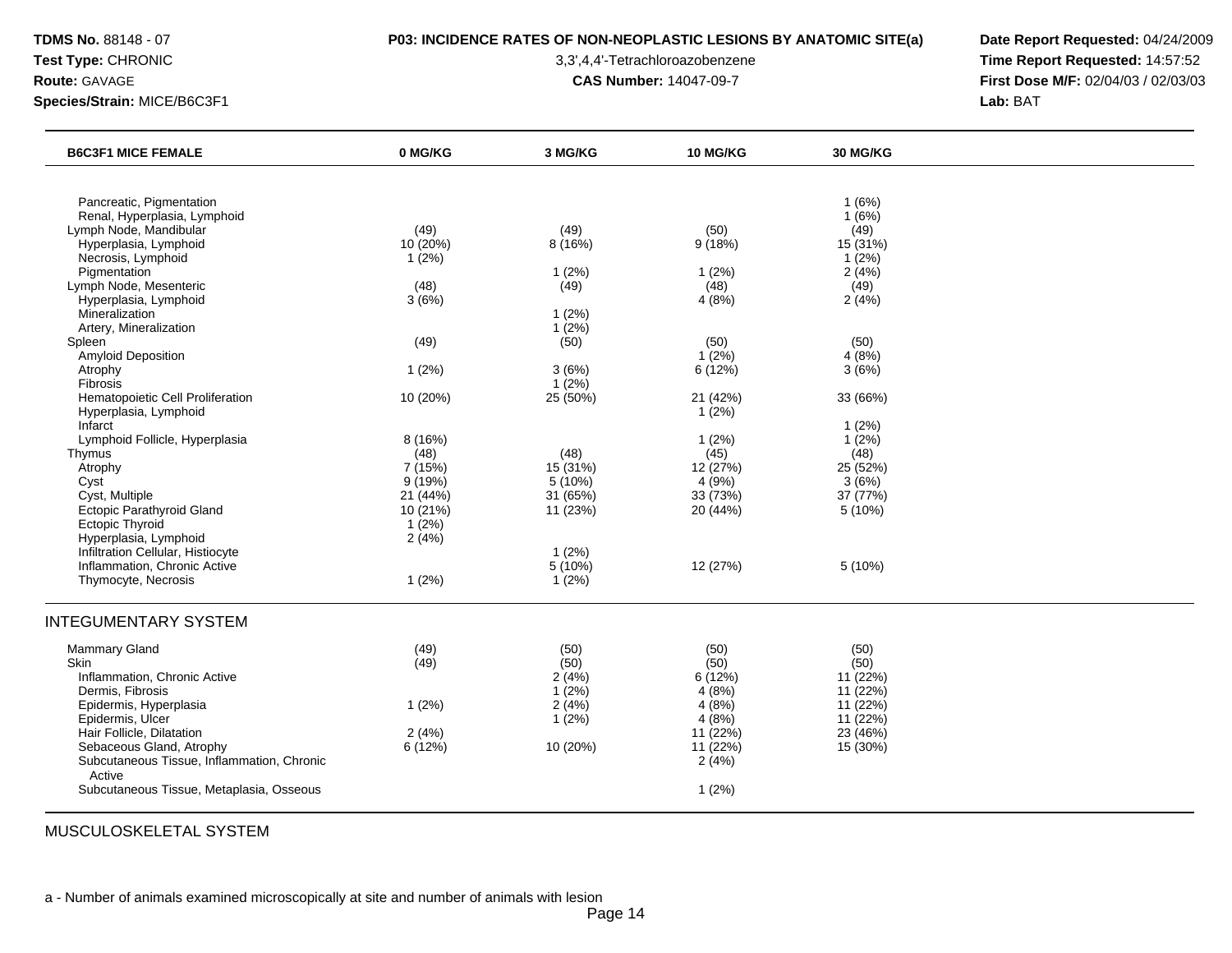# **TDMS No.** 88148 - 07 **P03: INCIDENCE RATES OF NON-NEOPLASTIC LESIONS BY ANATOMIC SITE(a) Date Report Requested:** 04/24/2009

**Test Type:** CHRONIC 3,3',4,4'-Tetrachloroazobenzene **Time Report Requested:** 14:57:52 **Route:** GAVAGE **CAS Number:** 14047-09-7 **First Dose M/F:** 02/04/03 / 02/03/03

| <b>B6C3F1 MICE FEMALE</b>                                                                | 0 MG/KG           | 3 MG/KG           | <b>10 MG/KG</b> | <b>30 MG/KG</b>    |  |
|------------------------------------------------------------------------------------------|-------------------|-------------------|-----------------|--------------------|--|
|                                                                                          |                   |                   |                 |                    |  |
| Bone                                                                                     | (50)              | (50)              | (50)            | (50)               |  |
| Osteopetrosis<br><b>Skeletal Muscle</b>                                                  | (4)               | (5)               | (1)             | $1(2\%)$<br>(8)    |  |
| Infiltration Cellular, Lymphoid                                                          | 1(25%)            |                   |                 |                    |  |
| Inflammation, Chronic Active<br>Mineralization                                           |                   | 1(20%)            |                 | 1 (13%)            |  |
|                                                                                          |                   |                   |                 |                    |  |
| <b>NERVOUS SYSTEM</b>                                                                    |                   |                   |                 |                    |  |
| <b>Brain</b>                                                                             | (49)              | (50)              | (50)            | (50)               |  |
| Compression                                                                              | $1(2\%)$          | 1(2%)             |                 |                    |  |
| Hydrocephalus<br>Infiltration Cellular, Lymphoid                                         | $1(2\%)$<br>1(2%) |                   |                 |                    |  |
| Meninges, Hemorrhage                                                                     |                   | 1(2%)             |                 |                    |  |
| Neuron, Necrosis                                                                         | 2(4%)             |                   |                 |                    |  |
| Peripheral Nerve<br>Sciatic, Degeneration                                                | (0)               | (2)<br>1(50%)     | (1)             | (0)                |  |
| Spinal Cord                                                                              | (0)               | (1)               | (1)             | (0)                |  |
| Degeneration                                                                             |                   | 1 (100%)          | $1(100\%)$      |                    |  |
| <b>RESPIRATORY SYSTEM</b>                                                                |                   |                   |                 |                    |  |
| Lung                                                                                     | (49)              | (50)              | (50)            | (50)               |  |
| Hemorrhage                                                                               |                   |                   |                 | $1(2\%)$           |  |
| Infiltration Cellular, Lymphoid<br>Infiltration Cellular, Polymorphonuclear              | 4(8%)             | 2(4%)<br>$1(2\%)$ |                 | 2(4%)              |  |
| Inflammation, Chronic Active                                                             |                   | 3(6%)             | 5 (10%)         | 7 (14%)            |  |
| Alveolar Epithelium, Hyperplasia                                                         | 1(2%)             | 1(2%)             | $1(2\%)$        | 4(8%)              |  |
| Alveolar Epithelium, Metaplasia, Squamous<br>Alveolus, Infiltration Cellular, Histiocyte |                   | 3(6%)             | 1(2%)           | $1(2\%)$<br>6(12%) |  |
| Artery, Mineralization                                                                   |                   | $1(2\%)$          |                 |                    |  |
| Artery, Mediastinum, Mineralization                                                      | 1(2%)             | 1(2%)             |                 |                    |  |
| Bronchiole, Metaplasia, Squamous<br>Mediastinum, Inflammation                            | 1(2%)             |                   |                 | 1(2%)              |  |
| Nose                                                                                     | (50)              | (50)              | (50)            | (50)               |  |
| Inflammation, Chronic Active                                                             | 4(8%)             |                   |                 |                    |  |
| Glands, Olfactory Epithelium, Dilatation<br>Glands, Olfactory Epithelium, Hyperplasia    | 1(2%)             |                   |                 | 2(4%)              |  |
| Olfactory Epithelium, Metaplasia                                                         | 1(2%)             |                   |                 |                    |  |
| SPECIAL SENSES SYSTEM                                                                    |                   |                   |                 |                    |  |
|                                                                                          |                   |                   |                 |                    |  |
| Ear                                                                                      | (1)               | (0)               | (1)             | (2)                |  |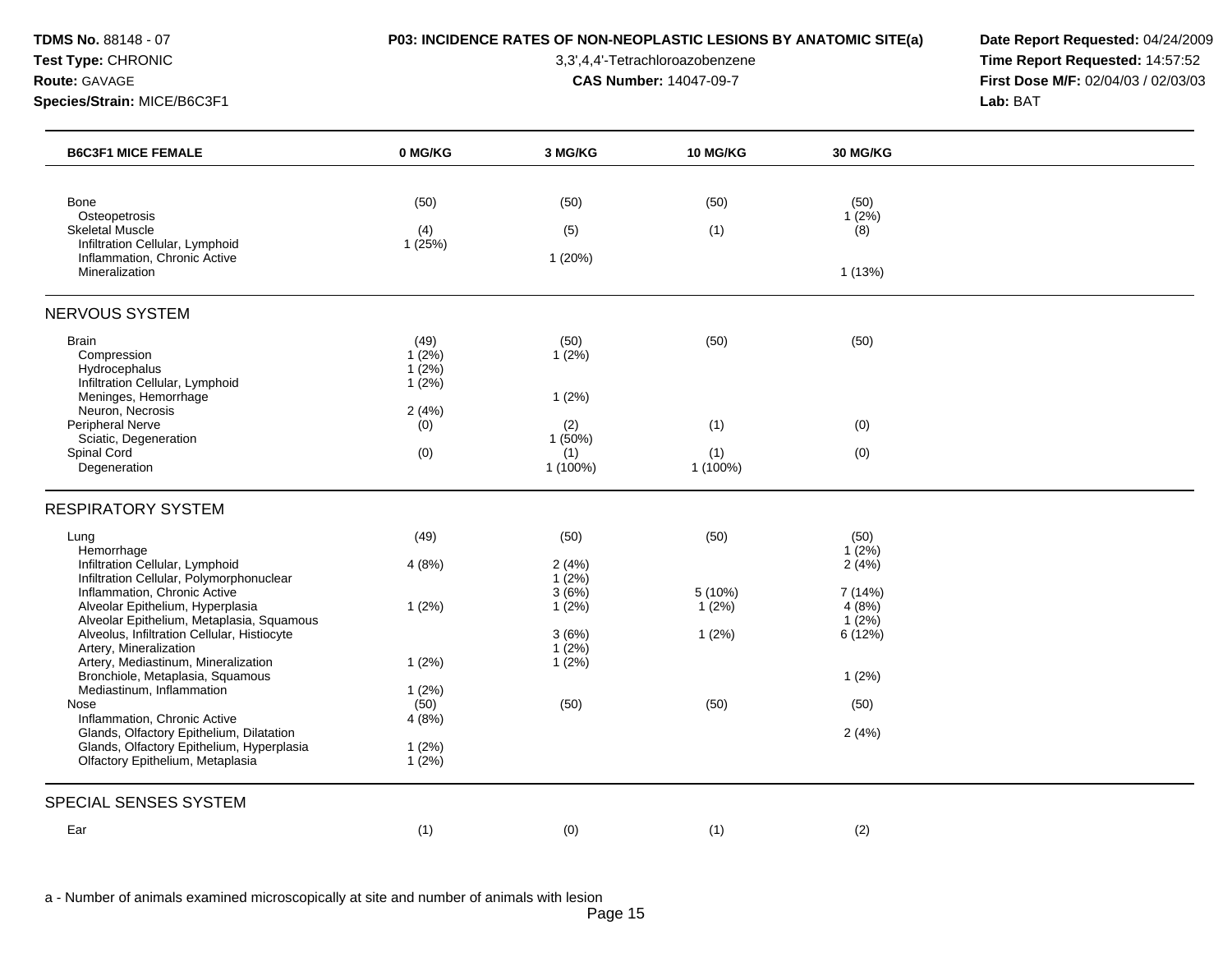# **TDMS No.** 88148 - 07 **P03: INCIDENCE RATES OF NON-NEOPLASTIC LESIONS BY ANATOMIC SITE(a) Date Report Requested:** 04/24/2009

**Test Type:** CHRONIC 3,3',4,4'-Tetrachloroazobenzene **Time Report Requested:** 14:57:52 **Route:** GAVAGE **CAS Number:** 14047-09-7 **First Dose M/F:** 02/04/03 / 02/03/03

| <b>B6C3F1 MICE FEMALE</b>                                 | 0 MG/KG          | 3 MG/KG          | <b>10 MG/KG</b>  | 30 MG/KG         |  |
|-----------------------------------------------------------|------------------|------------------|------------------|------------------|--|
|                                                           |                  |                  |                  |                  |  |
| Inflammation, Chronic Active<br>Eye                       | 1 (100%)<br>(49) | (50)             | (50)             | (49)             |  |
| Atrophy                                                   | $1(2\%)$         |                  |                  |                  |  |
| Cornea, Inflammation, Chronic Active                      |                  |                  |                  | 1(2%)            |  |
| Optic Nerve, Infiltration Cellular, Lymphoid              |                  |                  | 1(2%)            | 1(2%)            |  |
| Optic Nerve, Pigmentation<br>Harderian Gland              | (49)             | (50)             | (49)             | 1(2%)<br>(49)    |  |
| Atrophy                                                   | $1(2\%)$         |                  |                  |                  |  |
| Hyperplasia                                               | 2(4%)            | 3(6%)            | 2(4%)            | 2(4%)            |  |
| Infiltration Cellular, Lymphoid                           | 32 (65%)         | 13 (26%)         | 7 (14%)          | 4(8%)            |  |
| Inflammation, Chronic Active                              | 1(2%)            |                  | 2(4%)            | 3(6%)            |  |
| <b>URINARY SYSTEM</b>                                     |                  |                  |                  |                  |  |
| Kidney                                                    | (49)             | (50)             | (50)             | (50)             |  |
| Hydronephrosis                                            |                  |                  | 5(10%)           | 3(6%)            |  |
| Infarct                                                   | 3(6%)            | 6(12%)           | 11(22%)          | 2(4%)            |  |
| Infiltration Cellular, Lymphoid                           | 39 (80%)         | 35 (70%)         | 37 (74%)         | 26 (52%)         |  |
| Inflammation, Chronic Active                              |                  |                  |                  | 2(4%)            |  |
| Metaplasia, Osseous                                       |                  | 2(4%)            |                  |                  |  |
| Mineralization                                            | 6(12%)           | 14 (28%)         | 13 (26%)         | 14 (28%)         |  |
| Nephropathy                                               | 29 (59%)         | 32 (64%)         | 38 (76%)         | 41 (82%)         |  |
| Cortex, Cyst<br>Cortex, Cyst, Multiple                    | 1(2%)<br>1(2%)   |                  |                  |                  |  |
| Glomerulus, Amyloid Deposition                            |                  |                  | 1(2%)            | 5 (10%)          |  |
| Papilla, Necrosis                                         |                  | 1(2%)            | 8 (16%)          | 2(4%)            |  |
| Pelvis, Metaplasia, Osseous                               |                  |                  |                  | 1(2%)            |  |
| Renal Tubule, Accumulation, Hyaline Droplet               | 1(2%)            | 2(4%)            | 2(4%)            | 2(4%)            |  |
| Renal Tubule, Dilatation                                  | $1(2\%)$         | 5(10%)           | 6(12%)           | 7 (14%)          |  |
| Renal Tubule, Pigmentation                                | $1(2\%)$         |                  |                  |                  |  |
| Ureter                                                    | (0)              | (1)              | (0)              | (2)              |  |
| Transitional Epithelium, Hyperplasia                      |                  |                  |                  | 1(50%)           |  |
| Urethra                                                   | (49)             | (50)             | (49)             | (49)             |  |
| <b>Dilatation</b>                                         |                  |                  | 1(2%)            |                  |  |
| Infiltration Cellular, Lymphoid                           |                  |                  |                  | 1(2%)            |  |
| Inflammation, Suppurative                                 |                  |                  | 1(2%)            |                  |  |
| Transitional Epithelium, Hyperplasia                      |                  | 4(8%)            |                  | 3(6%)            |  |
| <b>Urinary Bladder</b><br>Infiltration Cellular, Lymphoid | (49)<br>41 (84%) | (50)<br>30 (60%) | (50)<br>27 (54%) | (50)<br>25 (50%) |  |
| Inflammation, Chronic Active                              |                  |                  |                  | 2(4%)            |  |
| Transitional Epithelium, Hyperplasia                      |                  |                  |                  | 4(8%)            |  |
|                                                           |                  |                  |                  |                  |  |